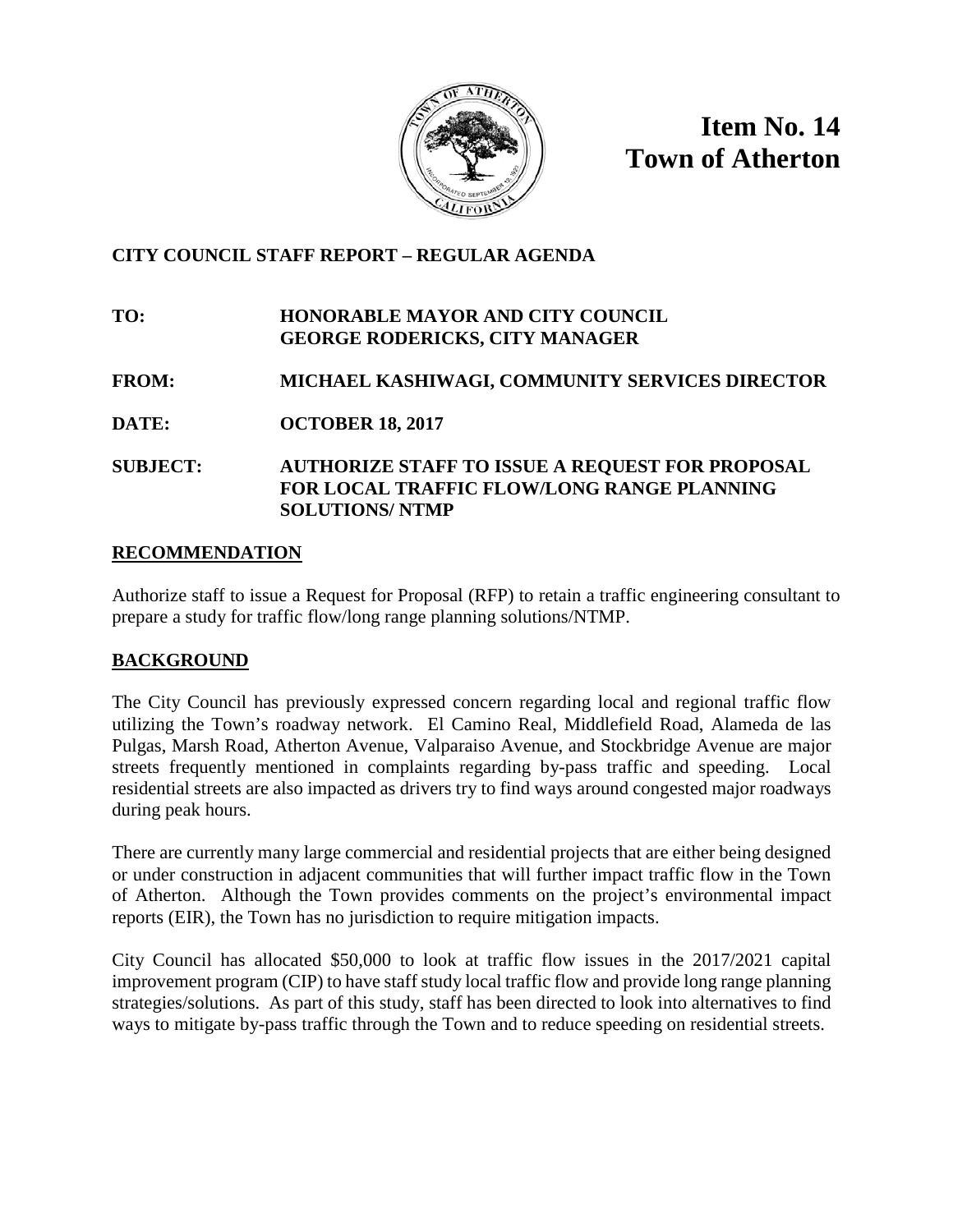#### **AUTHORIZE STAFF TO ISSUE A REQUEST FOR PROPOSAL FOR LOCAL TRAFFIC FLOW/LONG RANGE PLANNING SOLUTIONS/ NTMP** October 18, 2017

Page 2 of 3

## **ANALYSIS**

On July 11, 2017, staff presented this issue to the Transportation Committee to solicit feedback. Several possible solutions identified by the Transportation Committee to study included:

- Adding right turn lanes at the intersections of minor streets at major streets which backup during school times. For example: Emilie Avenue at Valparaiso Avenue.
- Creating left turn prohibitions during certain hours of the day. Increase throughput on Middlefield Road.
- Quantifying extent of delays at critical intersections during commute periods. For example: Alameda de las Pulgas at Atherton Avenue.
- Preparing an Origin and Destination (O&D): Where is traffic coming from and where is it going.

At the October 4, 2017 City Council Study Session, staff presented a report requesting Council feedback on what the RFP should include. The Council provided the following feedback:

- The purpose of this study should be to learn what is going on with the traffic flows in Atherton to make informed decisions.
- The traffic study methodology should be able to capture the traffic flows accurately.
- The use of cell-phone based O&D data may not provide sufficient or as accurate a data pool as may be necessary to achieve the objectives of the Study.
- Obtaining additional traffic count data may better serve the objectives of the study.
- An approach that includes restrictions on turning movements onto local neighborhood streets should be considered.
- Consultant needs to incorporate existing and proposed development projects traffic in the region that may impact traffic flow in Atherton.
- Conflict zones at or near local schools need to be included in the analysis.
- The RFP should clearly identify the expected final work product that should include recommendations and strategies that the Town can employ as solutions.
- Once complete, the Council needs to have a discussion on the goals for traffic patterns and potential restrictions and traffic calming measures that can be employed.
- More data is better than less data.
- Traffic volume and flow information would be helpful to assess the impact of cut through traffic.
- The Town should use the data gathered to take stronger action on development projects in adjacent communities.
- The Town should consider connecting with traffic routing applications such as Waze to limit cut through traffic as other communities have done.
- Consultant should develop recommendations for the Towns Circulation Element of the General Plan to develop strategies to mitigate cut through traffic and address EIR comments.

The Consultant is expected to develop their own methodologies to identify potential roadways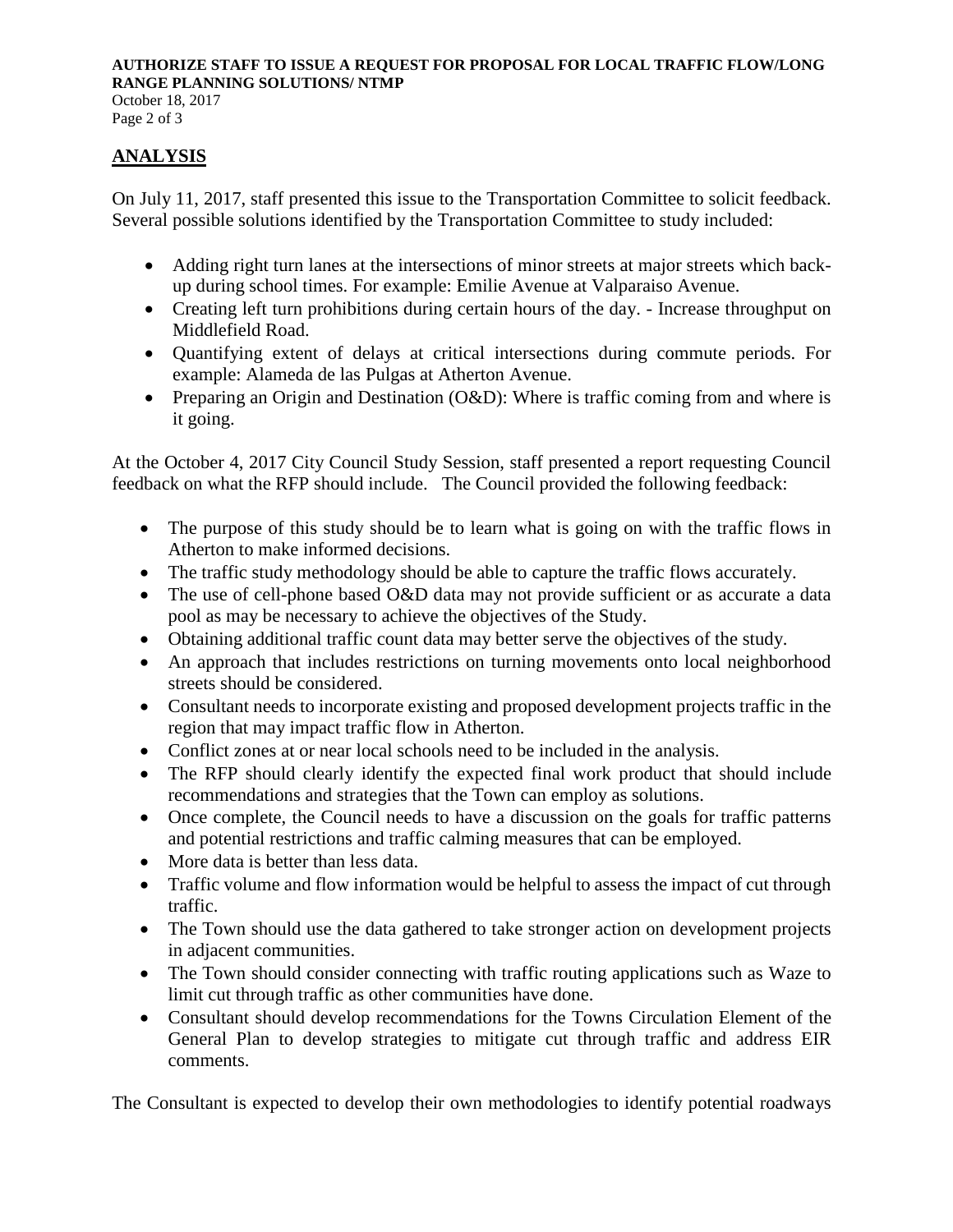#### **AUTHORIZE STAFF TO ISSUE A REQUEST FOR PROPOSAL FOR LOCAL TRAFFIC FLOW/LONG RANGE PLANNING SOLUTIONS/ NTMP** October 18, 2017 Page 3 of 3

that may require mitigation measures and or strategies to reduce cut through volumes and speeds. The result of the recommendations in the study will be used to develop short and long term strategies to address current and future congestion from traffic generated by neighboring projects that may be mitigated through means of commenting on CEQA Environmental documents.

The Consultant will also work with Town staff on the creation of Level of Service (LOS), Vehicle Miles Traveled (VMT) or other applicable significance threshold criteria for the Town to utilize in the CEQA environmental reviews of future development within the Town and/or neighboring jurisdictions.

The existing Town of Atherton Circulation Element of the General Plan does not have any related maps. The consultant will be asked to work with the Town to build on the existing GIS-based graphics by including a Circulation Plan, Bicycle and Pedestrian Plan and other maps to support the Circulation Element. The consultant shall utilize existing transportation related maps in other Town adopted plans to the greatest extent feasible in preparation of maps as part of the Circulation Element update.

## **POLICY FOCUS**

The project is consistent with the primary goal of advancing projects that promotes increased traffic safety and levels of non-motorized activity throughout the Town.

## **FISCAL IMPACT**

Funding for this study is recommended to come from the approved 2017/2018 CIP: Traffic Safety Improvement Program Project No. 56064 - Town-wide Traffic Mitigation using Gas Tax Funds.

## **PUBLIC NOTICE**

Public notification was achieved by posting the agenda, with this agenda item being listed, at least 72 hours prior to the meeting in print and electronically. Information about the project is also disseminated via the Town's electronic News Flash and Atherton Online. There are approximately 1,200 subscribers to the Town's electronic News Flash publications. Subscribers include residents as well as stakeholders – to include, but be not limited to, media outlets, school districts, Menlo Park Fire District, service provides (water, power, and sewer), and regional elected officials.

## **ATTACHMENTS**

Traffic Calming Study RFP for local traffic flow/long range planning solutions/NTMP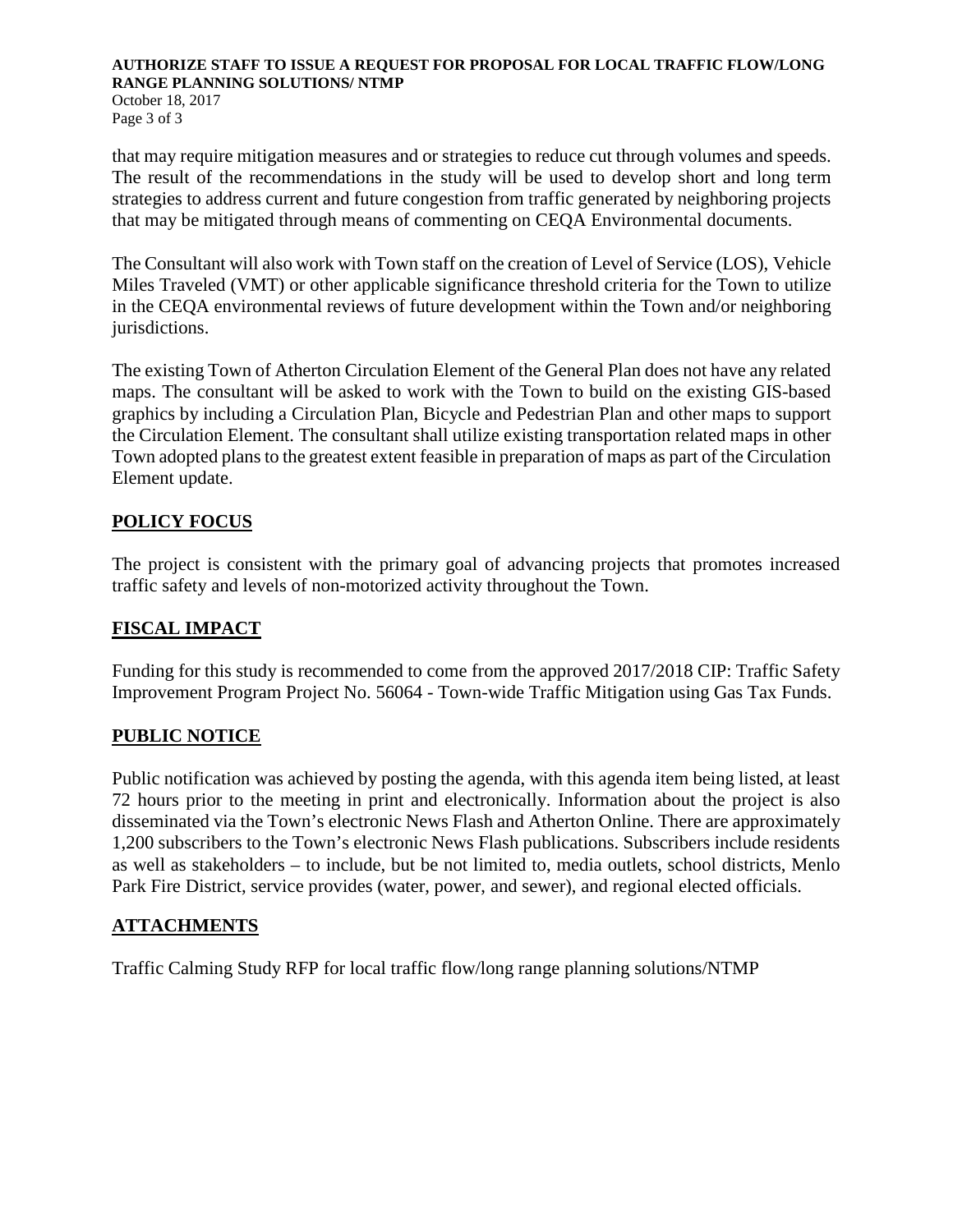# **TOWN OF ATHERTON**



## **Request for Proposals**

**for**

# **Local Traffic Flow/Long Range Planning Solutions Study**

# **Project Number: 56064**

**City Clerk 91 Ashfield Road Atherton, CA 94027**

**Proposals due by 11:00 am on November 30, 2017**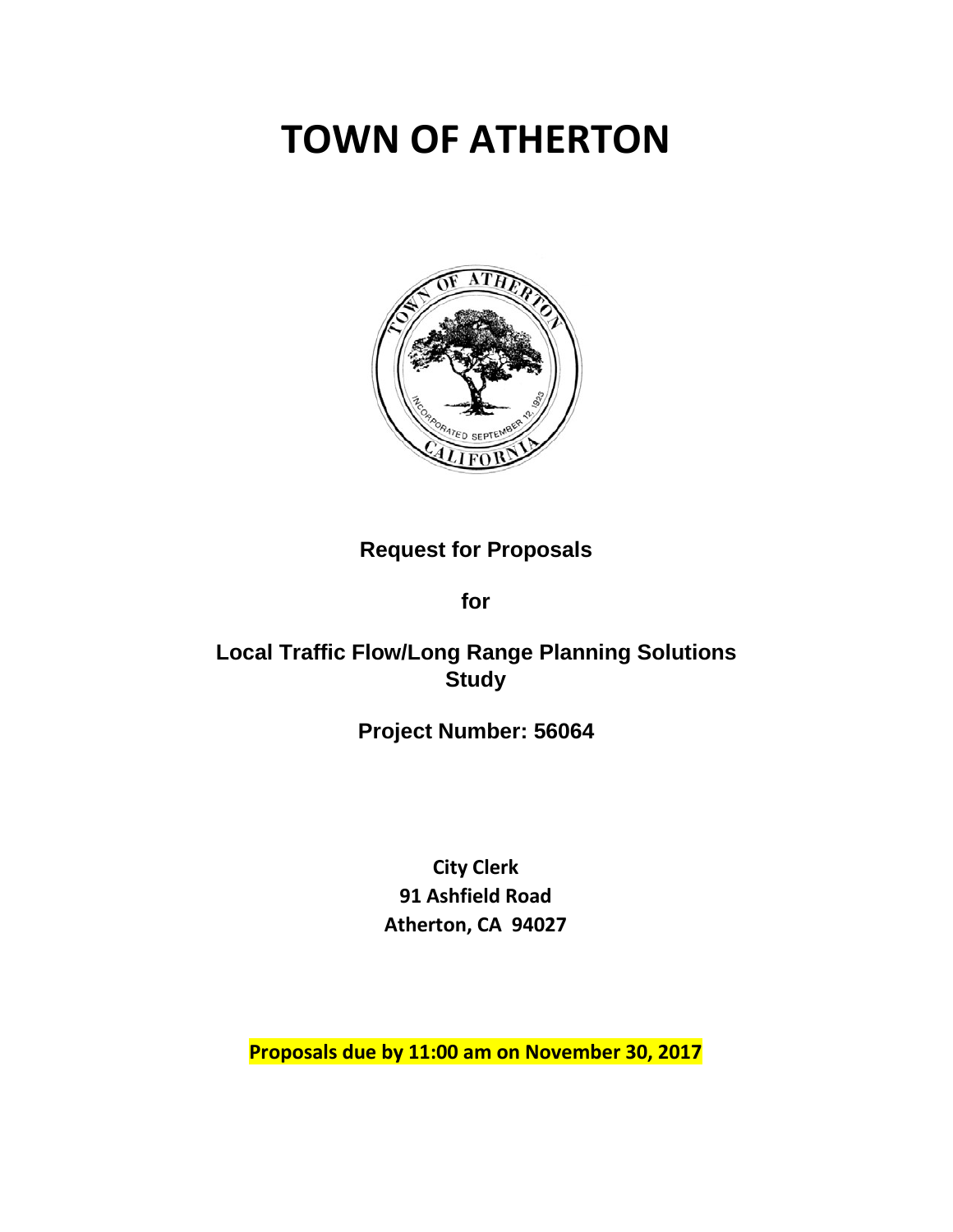| <b>SECTION I</b>   | Overview                            |
|--------------------|-------------------------------------|
| <b>SECTION II</b>  | <b>Background</b>                   |
| <b>SECTION III</b> | <b>Scope of Services</b>            |
| <b>SECTION IV</b>  | <b>Submittal and Review Process</b> |
| <b>SECTION V</b>   | <b>Proposed Timeline</b>            |
| <b>SECTION VI</b>  | <b>Proposal Content</b>             |
| <b>SECTION VII</b> | <b>Evaluation Criteria</b>          |

#### **I. Overview**

The Town of Atherton through this proposal (RFP), is requesting proposals to retain a qualified professional traffic engineering Consultant to provide transportation/traffic engineering services required to collect data, analyze traffic patterns and develop short and long term strategies to address cut through and speeding traffic.

The study will focus on the Town's roadway network with a focus on development of short and longer term solutions/strategies for mitigating current cut through and speeding traffic. The Consultant shall develop multiple methodologies for what type of data could be collected and identify locations of interest to discuss with Town staff.

The Consultant will also work with Town staff on the creation of Level of Service (LOS), Vehicle Miles Traveled (VMT) or other applicable significance threshold criteria for the Town to utilize in the CEQA environmental reviews of future development within the Town and/or neighboring jurisdictions.

The existing Circulation Element does not have any related maps. The consultant will be asked to work with the Town's Engineering and Public Works Consultants; Interwest Consulting Group, to build on the existing GIS-based graphics by including a Circulation Plan, Bicycle and Pedestrian Plan and other maps to support the Circulation Element. The consultant shall utilize existing transportation related maps in other Town adopted plans to the greatest extent feasible in preparation of maps as part of the Circulation Element update.

#### **II. Background**

The City Council has previously expressed concern regarding local and regional traffic flow utilizing the Town's roadway network. El Camino Real, Middlefield Road, Alameda de las Pulgas, Marsh Road, Atherton Avenue, Valparaiso Avenue, Stockbridge Avenue are major cut-through streets frequently mentioned in complaints regarding by-pass traffic and speeding. Local residential streets are also impacted as drivers try to find ways around congested major roadways during peak hours. Examples of this are Alejandra Avenue, Emilie Avenue, Park Lane and Elena Avenue which are streets surrounding schools that experience high traffic due to cut-through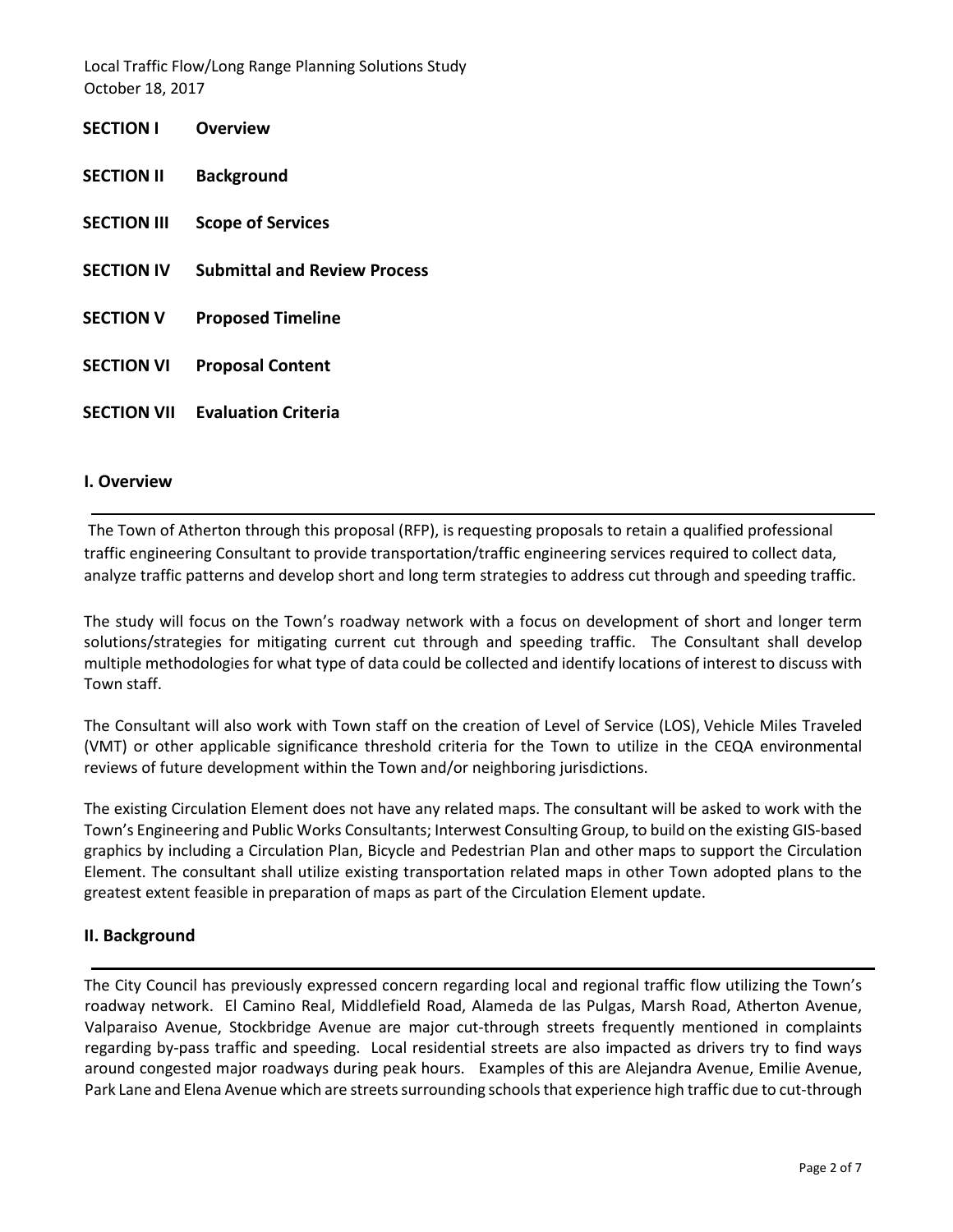and speeding traffic.

There are currently many large commercial and residential projects that are either being designed or under construction in adjacent communities that will further impact traffic flow in the Town of Atherton. Although the Town provides comments on the project's environmental impact reports (EIR), the Town has no jurisdiction to require mitigation impacts. Some of these projects in Menlo Park include:

- Greenheart Land Company is redeveloping a 6.4-acre site on El Camino Real and Oak Grove Avenue with approximately 220,000 square feet of commercial uses and 183 dwelling units.
- Pollock Realty Corporation is redeveloping the property at 1400 El Camino Real, the site of a former Shell gas station. The project includes construction of a 63-room boutique style hotel consisting of four stories and an underground parking level on an approximately half-acre site.
- On March 31, 2015, Hibiscus Properties, LLC on behalf of Facebook submitted a preliminary application for the proposed redevelopment of the TE Connectivity campus located at 301-309 Constitution Drive. The site is located between Chilco Street and the recently completed Building 20, formerly referred to as Facebook's West Campus. The proposal includes construction of two new office buildings totaling 962,400 square feet (a net increase of approximately 126,600 square feet of offices) plus publiclyaccessible open space and a new pedestrian/bicycle bridge over Bayfront Expressway, providing a more direct connection from the Belle Haven neighborhood to the Bay Trail. The proposed buildings would have a similar look, feel, and height as Building 20. The application also includes the potential for a 200 room limited service hotel of approximately 174,800 square feet at the corner of Chilco Street and Bayfront Expressway. Development of the office buildings and hotel would result in a net increase of approximately 121,300 square feet at the Project Site.

City Council has authorized staff to study local traffic flow and provide short and long range planning strategies/solutions for their consideration. As part of this study, staff has been directed to identify alternative means of determining ways to mitigate by-pass traffic through the Town and to reduce speeding on residential streets. The areas identified by the Transportation Committee to potentially study include:

- Adding right turn lanes at the intersections of minor streets at major streets which back-up during school times. For example: Emilie Avenue at Valparaiso Avenue.
- Creating left turn prohibitions during certain hours of the day. Increase throughput on Middlefield Road.
- Quantifying extent of delays at critical intersections during commute periods. For example: Alameda de las Pulgas at Atherton Avenue.
- Preparing an Origin and Destination (O&D): Where is traffic coming from and where is it going.

## **III. Scope of Services**

Reporting to and directed by the City Engineer, or his designee, the Consultant will be responsible for completing the study on the agreed upon schedule. Key Elements/Responsibilities include but are not limited to:

## **1. PROJECT MANAGEMENT AND MEETINGS**

The Consultant shall attend a kickoff meeting with Town staff. The purpose of the meeting will be to finalize the scope of work and schedule, and to discuss any issues to be clarified prior to the start of work. Another meeting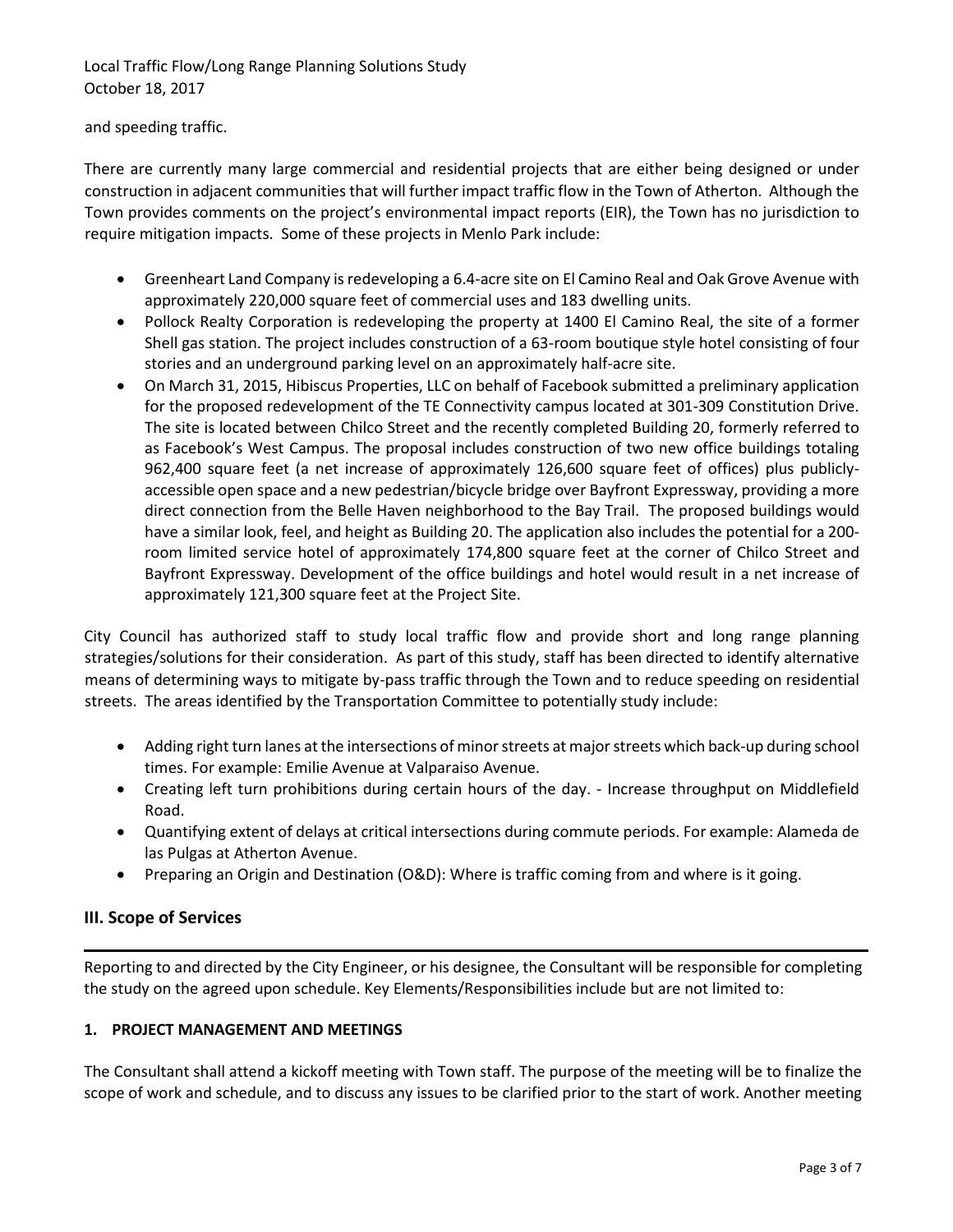via conference call, will be held to discuss data collected for draft and final report findings. The consultant will attend up to a total of four Planning Commission and/or City Council study sessions and hearings as well as a public meeting that may include a presentation on the proposed methodology and strategies. Discussions will be provided to City Council for approval of methodology and report findings before continuing onto next phase. The Consultant shall prepare agendas for the meetings, conduct the meetings and distribute minutes of the meetings.

#### **2. DETERMINE METHODOLOGY OF STUDY, COLLECT DATA AND BACKGROUND DOCUMENTATION**

The Consultant is expected to determine what data is necessary to collect in order to develop a means of increasing throughput and decreasing cut-through traffic. The Consultant shall work with the Town and neighboring public agencies as needed to obtain any studies and information that may impact Atherton traffic. The information shall be utilized by the Consultant to develop short and long term strategies for City Council consideration in the draft and final report to mitigate traffic growth in the Town. The Consultant shall perform field reviews, identify locations of necessary traffic data collection and develop any other roadway information necessary to complete the study.

Examples of data collection could be the following:

- Contact adjacent local agencies to determine existing and proposed projects in the area for potential traffic impacts.
- Collect 24 hour traffic counts during a typical midweek (Tuesday-Thursday) time period on the Town's minor arterials, collector and side street to determine ADT's and vehicle's turning.
- Collect Speed Study data to determine School Zones within areas clustered around schools.
- Collect GPS and cellphone data or use other methodologies to obtain vehicle origins and destinations within the Town.

It should be noted that the Town does have a 2015 Traffic Volume Map (Attached) that should be used as the baseline information.

#### **3. DETERMINE CURRENT ROADWAY CLASSIFICATION**

The Circulation Element in the Town's General Plan was last updated in 2002. Traffic volumes have increased and traffic patterns have changed since this was last updated. The consultant is expected to evaluate the classification of the major streets in the Town's General Plan and determine what the current minor arterials and collectors roadways are in the Town. Below is an excerpt from the Town's General Plan:

| <b>Street</b>          | <b>Between</b>     | And                |  |  |  |  |
|------------------------|--------------------|--------------------|--|--|--|--|
| <b>Highways</b>        |                    |                    |  |  |  |  |
| El Camino Real         | <b>City Limits</b> | <b>City Limits</b> |  |  |  |  |
| <b>Minor Arterials</b> |                    |                    |  |  |  |  |
| Middlefield Road       | <b>City Limits</b> | <b>City Limits</b> |  |  |  |  |
| Marsh Road             | Middlefield        | <b>City Limits</b> |  |  |  |  |
| Alameda de las Pulgas  | <b>City Limits</b> | <b>City Limits</b> |  |  |  |  |
| <b>Collectors</b>      |                    |                    |  |  |  |  |
| <b>Atherton Avenue</b> | Ridgeview          | El Camino Real     |  |  |  |  |

|  |  | <b>Major Streets Classified By Road Type</b> |  |  |  |
|--|--|----------------------------------------------|--|--|--|
|--|--|----------------------------------------------|--|--|--|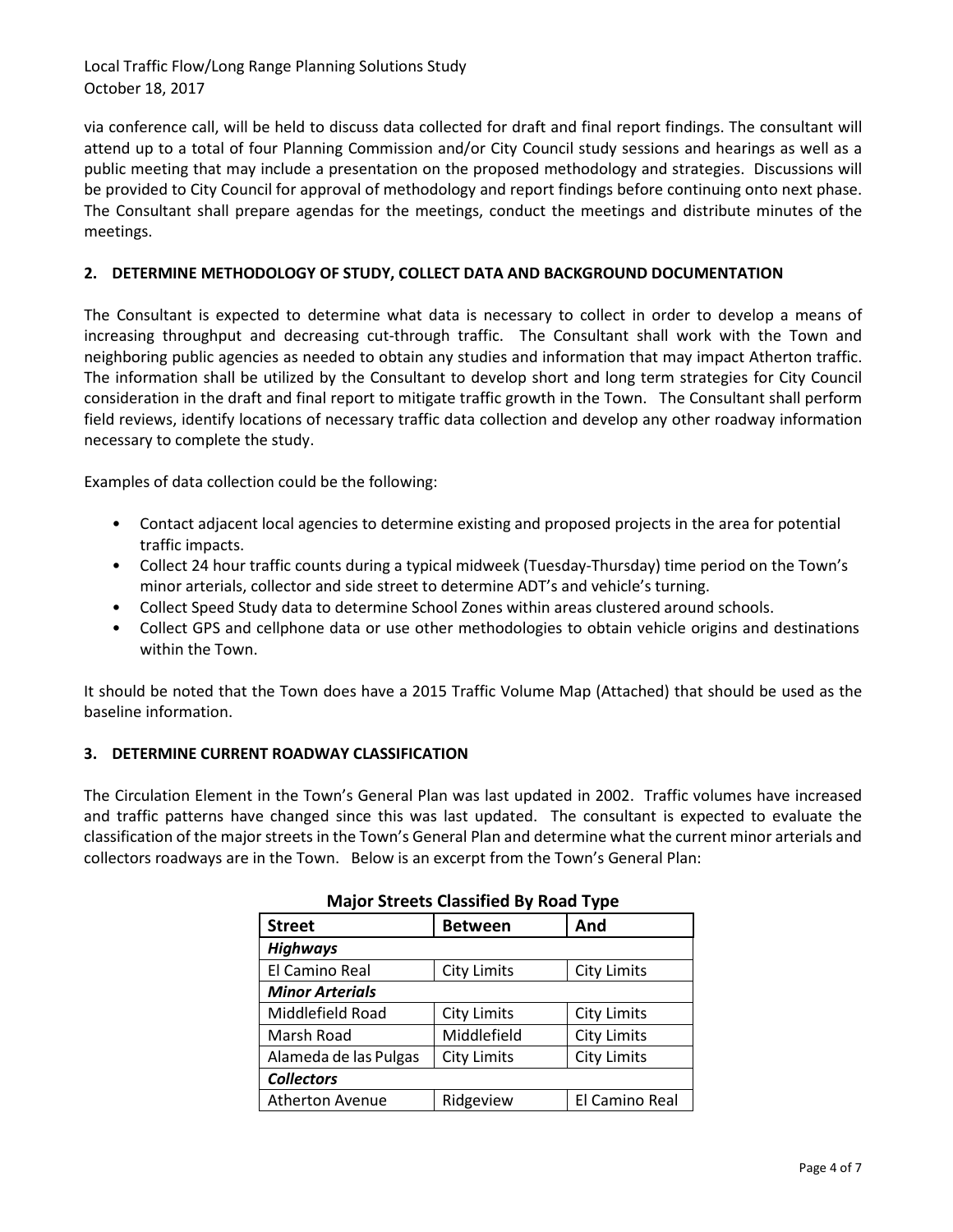| <b>Encinal Avenue</b> | <b>City Limits</b> | Middlefield    |
|-----------------------|--------------------|----------------|
| Fair Oaks Lane        | El Camino Real     | Middlefield    |
| Glenwood Avenue       | <b>City Limits</b> | Middlefield    |
| Oak Grove Avenue      | <b>City Limits</b> | Middlefield    |
| Ravenswood Avenue     | <b>City Limits</b> | Middlefield    |
| Ringwood Avenue       | Middlefield        | Bay            |
| Valparaiso            | <b>City Limits</b> | El Camino Real |
| Watkins               | El Camino Real     | Middlefield    |

The existing Circulation Element does not have any related maps. The consultant will be asked to work with the Town's Engineering and Public Works Consultants; Interwest Consulting Group, to build on the existing GIS-based graphics by including a Circulation Plan, Bicycle and Pedestrian Plan and other maps to support the Circulation Element. The consultant shall utilize existing transportation related maps in other Town adopted plans to the greatest extent feasible in preparation of maps as part of the Circulation Element update.

#### **4. ANALYZE DATA FOR FUTURE DEVELOPMENT CEQA ENVIRONMENTAL REVIEWS**

Consultant will determine if there are any additional projects in the general vicinity of Atherton. Consultant will review projected traffic generated by all projects and determine potential routes through Atherton. The Consultant shall work with Town staff on the creation of Level of Service (LOS), Vehicle Miles Traveled (VMT) or other applicable significance threshold criteria for the Town to utilize in the CEQA environmental reviews of future development within the Town and/or neighboring jurisdictions.

#### **5. DRAFT AND FINAL REPORT IDENTIFYING SHORT TERM AND LONG TERM RECOMMENDATIONS**

Consultant will aggregate and summarize the data in tabular and graphical format. The final study shall be submitted in an editable electronic format (AutoCAD, Word, Excel, etc.) as well as hard copies with engineering signatures. Consultant will provide short and long term strategies to mitigate the by-pass traffic and speeding concerns. The final draft will identify major cut-thru streets and summarize traffic calming recommendations. Consultant will provide preliminary cost estimates for each short and long term strategy.

#### **IV. Submittal and Review Process**

- 1. Applicant questions: All questions regarding the RFQ shall be submitted in writing to Marty Hanneman, City Engineer, at [mhanneman@ci.atherton.ca.us.](mailto:mhanneman@ci.atherton.ca.us) Questions and responses will be posted on the Atherton Town website.
- 2. Late submittals will not be accepted.
- 3. Format and Delivery: Proposals should be short and concise. Proposals should not be more than 20 two sided pages in length. Submit three (3) letter-sized copies with one (1) unbound copy of the technical proposal to:

City Clerk Town of Atherton 91 Ashfield Road Atherton, CA 94027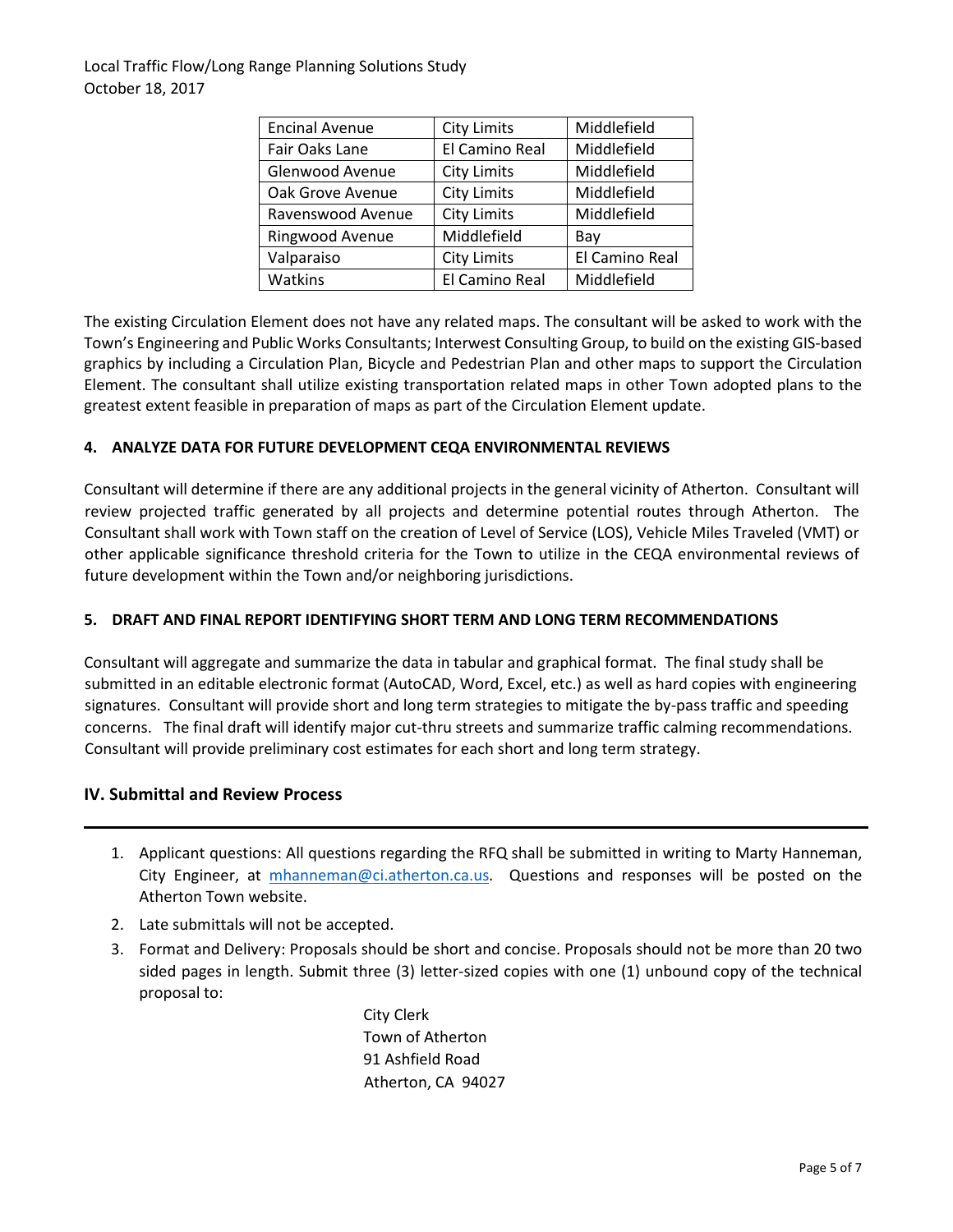and e-mail a PDF copy to Marty Hanneman at [mhanneman@ci.atherton.ca.us.](mailto:mhanneman@ci.atherton.ca.us)

- 4. Submittals will not be returned.
- 5. One (1) copy of the cost proposal shall be submitted in a separate sealed envelope at the same time as the submittal of the technical proposal. The Town expects compensation to be on a time and materials basis with a not-to-exceed limit.
- 6. The Town reserves the right to accept or reject any or all proposals, or to alter the selection process in any lawful way, to postpone the selection process for its own convenience at any time, and to waive any non-substantive defects in this RFP or the submittals.
- 7. The Town reserves the right to negotiate with other qualified persons or firms, or to solicit additional statements of qualifications at any point in the project should it fail to negotiate a reasonable fee with the initially selected person or firm or should that firm fail to execute an Agreement with the Town.

| October 19, 2017            | RFP available on Town of Atherton website                |
|-----------------------------|----------------------------------------------------------|
| November 10, 2017, 11:00 am | Submission deadline for written questions                |
| November 13, 2017           | Responses to written questions available on Town website |
|                             |                                                          |
| November 30, 2017, 11:00 am | <b>Technical Proposals and Cost Proposals due</b>        |
| Week of December 4, 2017    | Interviews with highest ranked proposers, if necessary   |
| January 17, 2017            | Recommendation for Award to City Council                 |

#### **V. Proposed Timeline**

#### **VI. Proposal Content**

At a minimum, the proposal should include the following:

- 1. FIRM OR PERSON INTRODUCTION: including information such as form of organization, length of time in business, office location(s), number of staff and a general summary of qualifications documenting the strengths of the firm or person, areas of expertise and licensing. Include name, email address and phone number for the firm's contact person.
- 2. APPROACH: the person or firm's project management practices, methodologies and processes.
- 3. PROJECT EXPERIENCE: listing specific experience that is related to the type of service required. Project experience should list the type of work provided with the client contact information for each project. If Sub-Consultants are proposed, include information on joint work, if any, and their roles in those projects.
- 4. WORK PLAN: detailed work plans with estimated hours by task by job title for the project.
- 5. KEY STAFF: including the identification of the Principal-in-Charge and key staff. This section should identify the qualifications and related experience of key staff assigned to the project; and include their resume showing experience in transportation/traffic studies. Include an organizational chart for this project.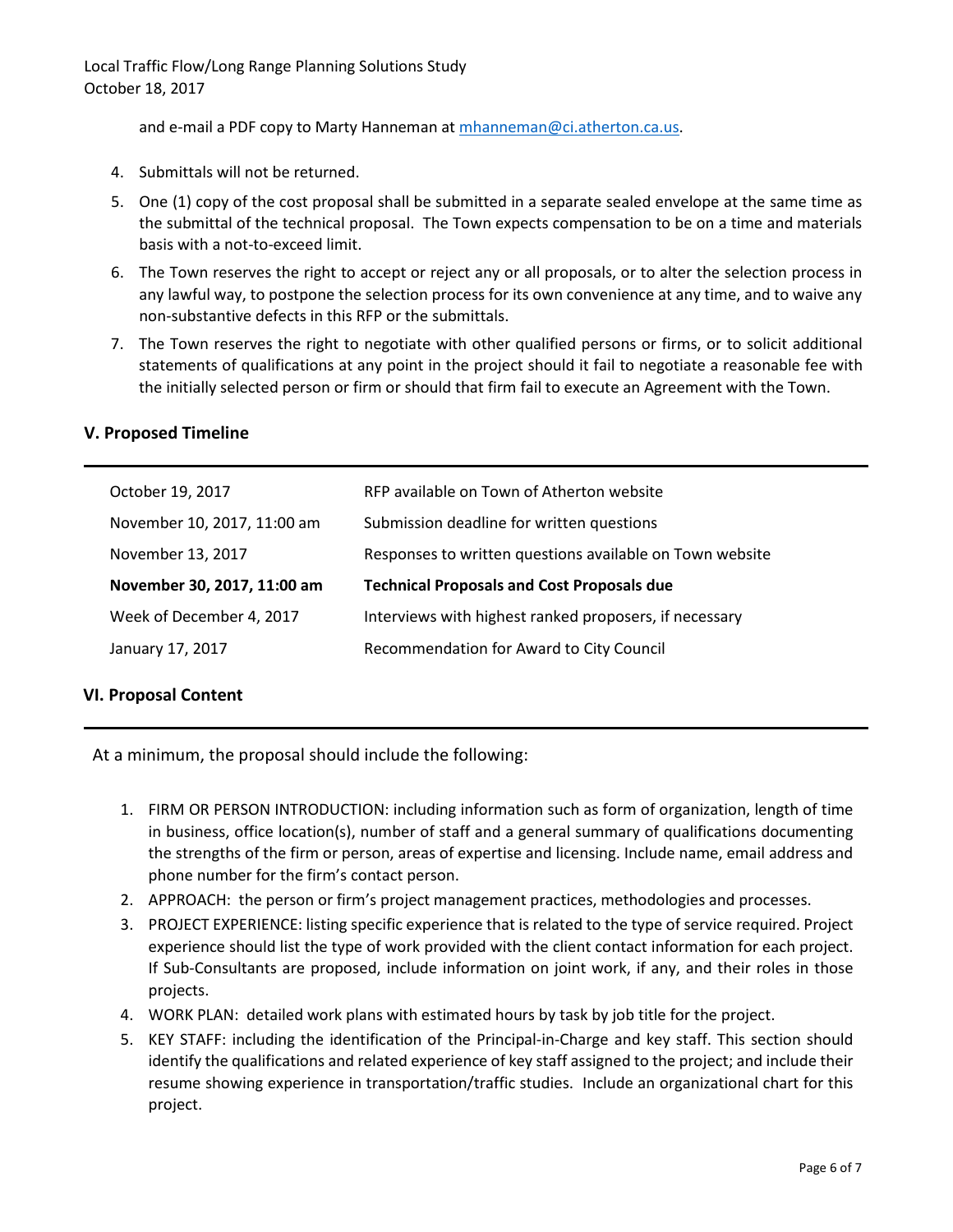- 6. REFERENCES: Provide client references, for all similar projects in the past five (5) years, that have working experience with the project team and companies proposed for assignment to this project. Furnish the name, title, address and telephone number of the person(s) at the client reference who is most knowledgeable about the work performed and can comment on the professional qualifications/expertise of the staff.
- 7. LITIGATION: a list of any current litigation to which the firm or person are parties by virtue of their professional service, in addition to a list of any such litigation from the past ten years.
- 8. DISCLOSURE: of any past, ongoing, or potential conflicts of interest that the firm or person may have as a result of performing the anticipated work.
- 9. PROPOSED CONSULTING SERVICES AGREEMENT (Attachment 2): The Consultant may include a proposed agreement of their own in the proposal. The agreement must have been approved by another public agency in California within the last two years. The Town reserves the right to accept or reject any proposed agreement language, or to propose its own form of Agreement.
- 10. PROFESSIONAL FEES: Include standard hourly fees and charges. **One (1) copy of the cost proposal shall be submitted in a separate sealed envelope at the same time as submittal of the technical proposal.**

#### **VII. Evaluation Criteria**

The Project Manager is expected to be a key component of the proposal. The Project Manager will be the key point of contact with City staff and will be expected to drive the project to meet schedule and budgetary goals. The Project Manager would ideally satisfy the following criteria:

- At least 10-years' experience in transportation/traffic engineering studies
- Knowledge of the local area's traffic issues and demonstrated work experience with O-D matrices.
- Substantial experience managing public projects

Proposals will be evaluated on the following criteria:

| <b>Project Team's qualifications</b>                | 20%             |
|-----------------------------------------------------|-----------------|
| Project Manager's Technical Experience and Approach | 20%             |
| Understanding of Project Issues                     | 20%             |
| <b>Quality of Proposed Work Plan</b>                | 30 <sup>%</sup> |
| <b>Quality of References</b>                        | 10%             |

#### **Attachments:**

- 1). 2015 Traffic Volume Flow Map
- 2). Consultant Services Agreement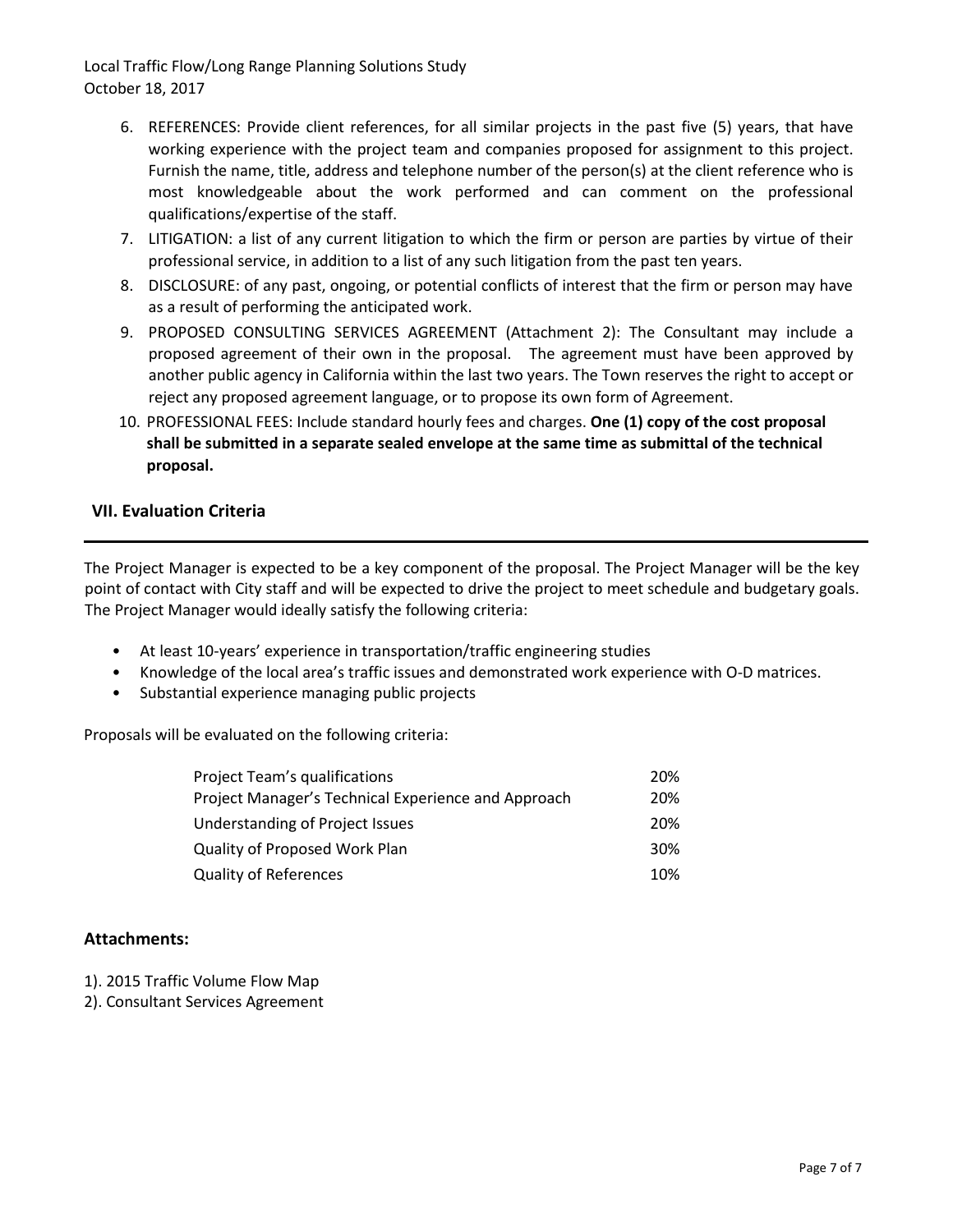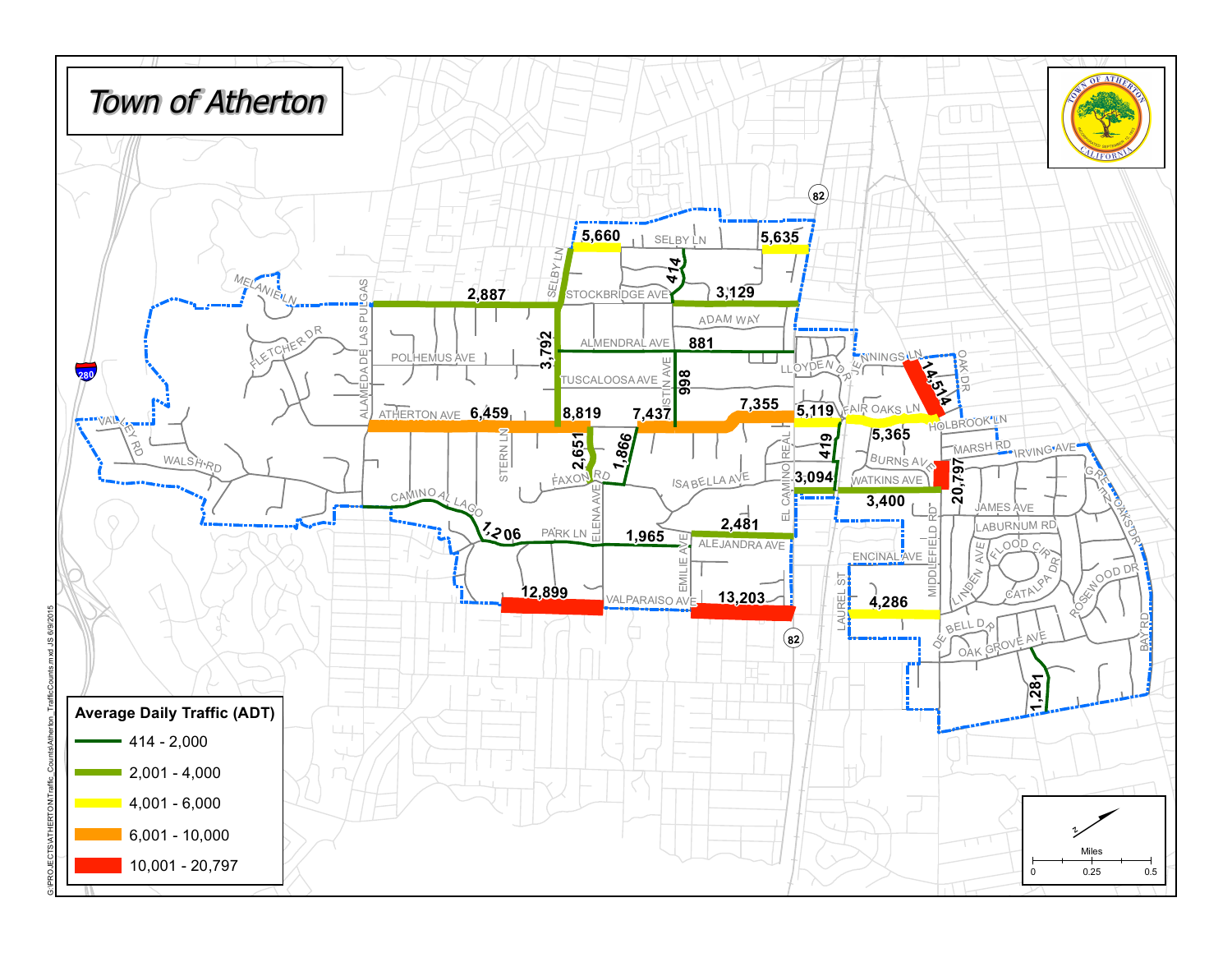#### **TOWN OF ATHERTON**

# **CONSULTANT AGREEMENT WITH \_\_\_\_\_\_\_\_\_\_\_\_\_\_\_\_\_\_COMPANY FOR PROFESSIONAL SERVICES FOR THE \_\_\_\_\_\_\_\_\_\_\_\_\_\_\_\_\_\_\_\_\_\_\_\_\_\_\_\_\_\_\_\_\_\_PROJECT.**

## **PROJECT #XXXXXX**

THIS AGREEMENT (hereinafter referred to as "Agreement") is made and entered into this day of  $\qquad \qquad$ , 201X, by and between the Town of Atherton ("Town"), a California Municipal Corporation and **Company ("CONSULTANT")**, who agree as follows:

#### **RECITALS**

**WHEREAS**, Town desires to have \_\_\_\_\_\_\_\_\_\_\_ as set forth in Exhibit A, attached and incorporated by this reference; and,

**WHEREAS**, Consultant represents that it is qualified and able to perform services; and,

**WHEREAS**, Consultant is agreeable to providing the services on the terms and conditions hereinafter set forth.

**NOW THEREFORE**, the parties agree as follows:

- 1. **Term of Agreement**: The Term of this Agreement shall extend from \_\_\_\_\_\_\_, 201X ("Commencement Date") to be completed on \_\_\_\_\_\_\_\_\_\_\_\_\_\_\_\_\_\_\_\_(the "Termination Date").
- 2. **Consultant's Services**. Consultant shall perform the bicycle lane improvement services describe in Exhibit A ("Scope of Work" and/or "Services") to the full satisfaction of Town.
- 3. **Time of Performance**. Consultant shall perform the Services on or by the Termination Date set forth in Agreement section 1, unless extended in writing by the parties pursuant to the terms of this Agreement.
- 4. **Compensation**. Town agrees to compensate Consultant, and Consultant agrees to accept in full satisfaction for the Services required by this Agreement the consideration set forth in Exhibit B, attached and incorporated by this reference ("Payment"). Town shall pay Consultant in accordance with the schedule of payment set forth in Exhibit B.
- 5. **Independent Contractor**. Consultant is and shall at all times remain, as to Town, a wholly independent contractor. Neither Town nor any of its agents shall have control over the conduct of Consultant or any of Consultant's employees or sub-consultants, except as set forth in this Agreement. Consultant shall not, at any time, or in any manner, represent that it or any of its agents or employees are in any manner agents or employees of Town.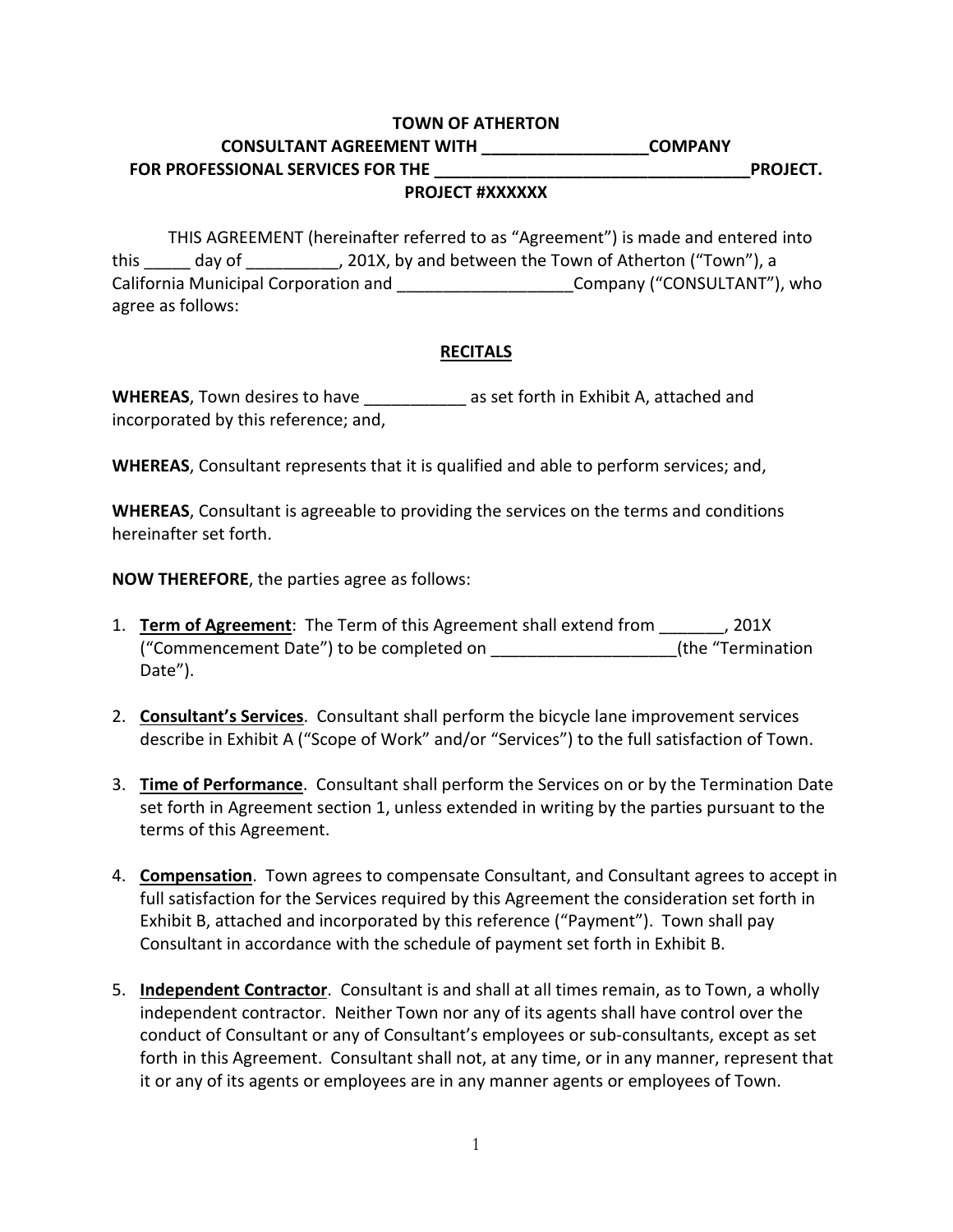- 6. **Assignment**. Consultant shall not assign or attempt to assign any portion of this Agreement without prior written approval by Town.
- 7. **Responsible Principal of Consultant**: The Responsible Principal of the Consultant is \_\_\_\_\_\_\_\_\_\_\_\_\_\_\_\_\_\_, Principal-In Charge who shall be the individual responsible for Consultant's obligations under this Agreement and shall service as principal liaison between Town and Consultant. Designation of another Responsible Principal by Consultant shall not be made without the prior written consent of Town.
- 8. **Personnel**. Consultant represents that it has, or shall secure at its own expense, all personnel required to perform Consultant's services under this Agreement. Consultant shall assign only competent personnel. In the event that Town, in its sole discretion, at any time during the term of this Agreement, desires the removal of any such persons, Consultant shall, immediately upon receiving notice from Town of such desire of Town, cause the removal of such person or persons.
	- a. Employment Eligibility. Consultant shall ensure that all employees of Consultant and any sub-consultant or subcontractor retained by Consultant in connection with this Agreement have provided the necessary documentation to establish identity and employment eligibility as required by the Immigration Reform and Control Act of 1986, any amendments thereto and all applicable labor laws in effect at the time of this Agreement. Failure to provide the necessary documentation will result in the termination of the Agreement as required by the Immigration Reform and Control Act of 1986.
- 9. **Changes to Scope of Work.** Town may, by written notice, initiate any change to the Scope of Work. A corresponding equitable change in the Payment of this Agreement will be made for each change ordered as mutually agreed upon by the parties in writing.
- 10. **Interests of Consultant.** Consultant affirms that it presently has no interest and shall not have any interest, direct or indirect, which would conflict in any manner with the performance of the Services contemplated by this Agreement.
- 11. **Responsibility of Consultant.** Consultant shall take all responsibility for the work, shall bear all losses and damages directly or indirectly resulting to Consultant or any sub-consultant or subcontractor, to the Town, its elected and appointed officials, officers, attorneys, agents, and employees and each of them from any and all loss or damage on account of the performance or character of the work, unforeseen difficulties, accidents, occurrences or other causes predicated on active or passive negligence of the Consultant or of any subconsultants or subcontractors.
- 12. **Insurance.** Consultant agrees to have and maintain the policies set forth in Exhibit C entitled "INSURANCE REQUIREMENTS," which is attached and incorporated by this reference. All policies, endorsements, certificates, and/or binders shall be subject to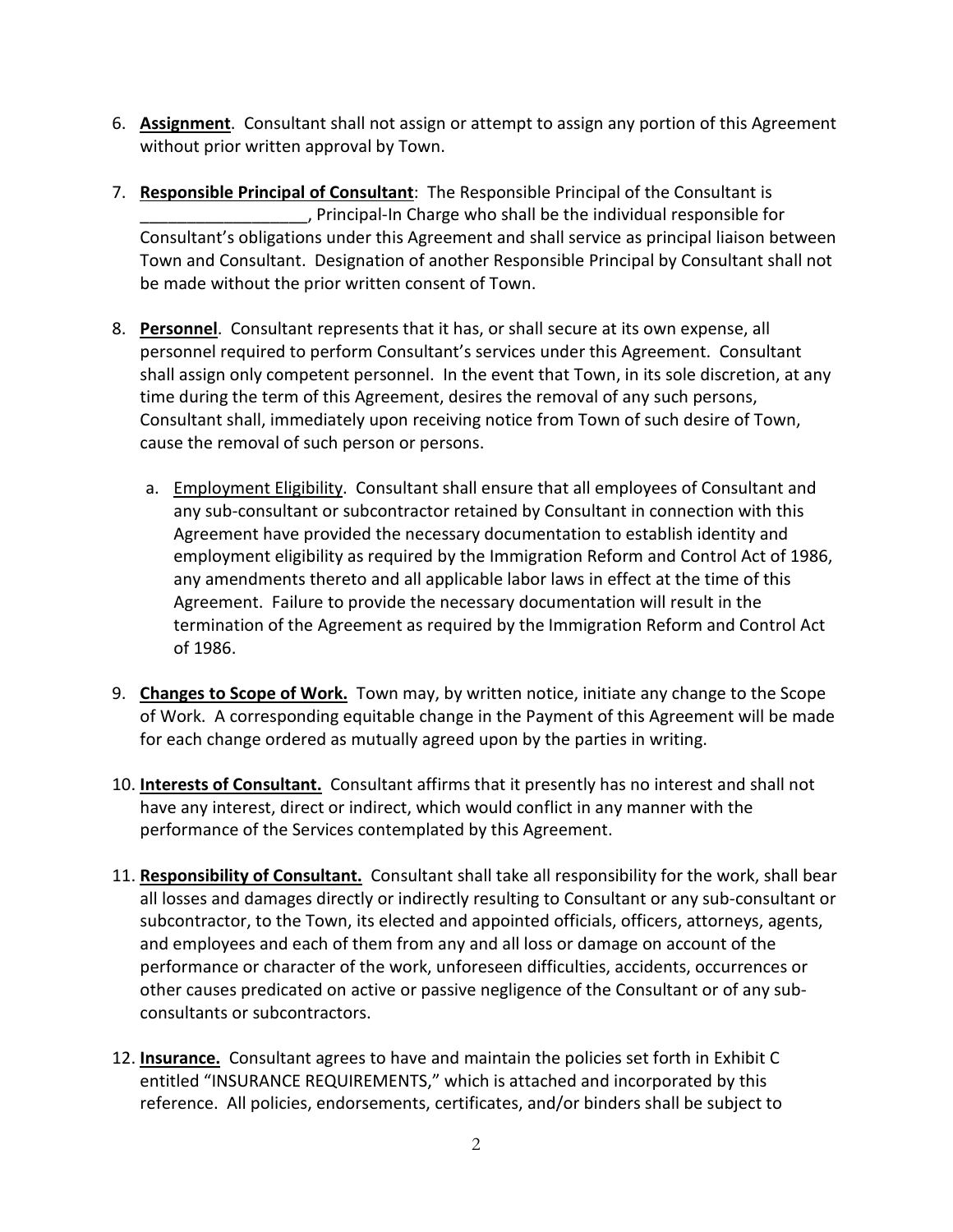approval by the Town as to form and content. These requirements are subject to amendment or waiver only if so approved in writing by the Town. A lapse in any required insurance coverage during this Agreement shall be a breach of this Agreement.

- a. Consultant shall procure and maintain for the duration of this Agreement insurance as set forth in Exhibit C, attached and incorporated by this reference. The cost of such insurance shall be included in the Consultant's bid.
- b. Consultant agrees to maintain in force at all times during the performance of the Scope of Work under this Agreement, workers' compensation insurance as required by law.
- c. Contractor agrees to include with all subcontractors in their subcontract the same requirements and provisions of this Agreement including the indemnity and insurance requirements to the extent they apply to the scope of the subcontractor's work. Subcontractors hired by Contractor agree to be bound to Contractor and Town in the same manner and to the same extent as Contractor is bound to Town under this Agreement and any other applicable contract documents. Subcontractor further agrees to include these same provisions with any sub-subcontractor. A copy of the Indemnity and Insurance provisions in this Agreement will be furnished to the subcontractor upon request. The General Contractor shall require all subcontractors to provide a valid certificate of insurance and the required endorsements included in the Agreement prior to commencement of any work and will provide proof of compliance to the Town.
- d. Consultant shall require each of its sub-consultants or subcontractors to maintain insurance coverage which meets all of the requirements of this Agreement.
- e. The policy or policies required by this Agreement shall be issued by an insurer admitted in the State of California.
- f. Consultant agrees that if it does not keep the aforesaid insurance in full force and effect, Town may terminate this Agreement.
- g. At all times during the term of this Agreement, Consultant shall maintain on file with the Town a certificate or certificates of the required insurance as set forth in Exhibit C showing that the required insurance policies are in effect in the required amounts.
- h. It shall be a requirement under this Agreement that any available insurance proceeds broader than or in excess of the specified minimum insurance coverage requirements and/or limits shall be available to the additional insured. Furthermore, the requirements for coverage and limits shall be (1) the minimum coverage and limits specified in this Agreement; or (2) the broader coverage and maximum limits of coverage of an insurance policy or proceeds available to the named Insured; whichever is greater.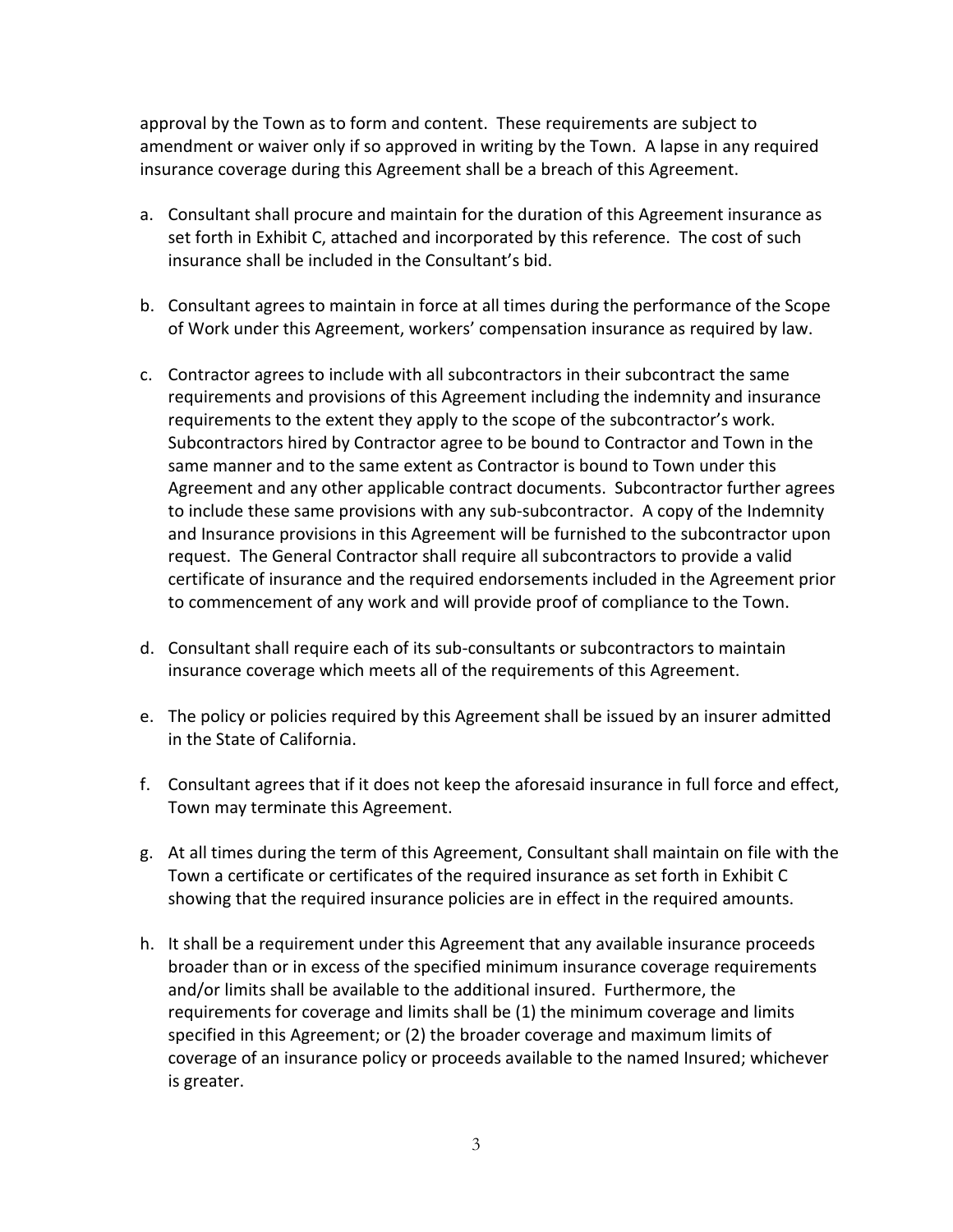- 13. **Indemnification**. Consistent with Civil Code section 2782.8, Consultant shall defend (with legal counsel selected by the Town), hold harmless, and indemnify Town, its elected and appointed officials, officers, directors, attorneys, agents, and employees and each of them from and against any and all claims, demands, costs or liability that arise out of, or pertain to, or relate to the negligence, recklessness, or willful misconduct of Consultant and its employees or agents arising out of Consultant's performance of any task or service for or on behalf of Town under this Agreement. Consultant acknowledges that Town would not enter into this Agreement in the absence of the commitment of Consultant to indemnify and protect Town as set forth in this section. This indemnity does not apply to liability for damages arising from the sole negligence, active negligence, or willful acts of the Town its elected and appointed officials, officers, directors, attorneys, agents, and employees and each of them.
	- a. **General.** This obligation to indemnify, hold harmless, and defend Town as set forth herein is binding on the successors, assigns, or heirs of Consultant and shall survive the termination of this Agreement or this section. By execution of this Agreement, Consultant acknowledges and agrees that it has read and understands the provisions hereof and that this section is a material element of consideration. The parties agree that if any part of this Indemnification is found to conflict with applicable laws, such part shall be unenforceable only insofar as it conflicts with said laws, and that this indemnification shall be judicially interpreted and rewritten to provide the broadest possible indemnification legally allowed and shall be legally binding upon Consultant.
	- b. **Survival**. Contractor and any subcontractor's responsibility for such defense, hold harmless, and indemnity obligations shall survive the termination or completion of this Agreement for the full period of time allowed by law.
	- c. **No Limitation by Insurance Obligations**. The defense, hold harmless, and indemnification obligations of this Agreement are undertaken in addition to, and shall not in any way be limited by, the insurance obligations contained in this Agreement.
	- d. **Scope**. This Section shall in no event be construed to require indemnification by Contractor to a greater extent than permitted under the public policy of the State of California.

## 14. **Termination.**

- a. In addition to any other rights of termination and suspension set forth in this Agreement or at law, either party may terminate this Agreement with or without cause by providing ten (10) days' notice in writing to the other party.
- b. The Town may terminate this Agreement at any time without prior notice in the event that Consultant commits a material breach of the terms of this Agreement.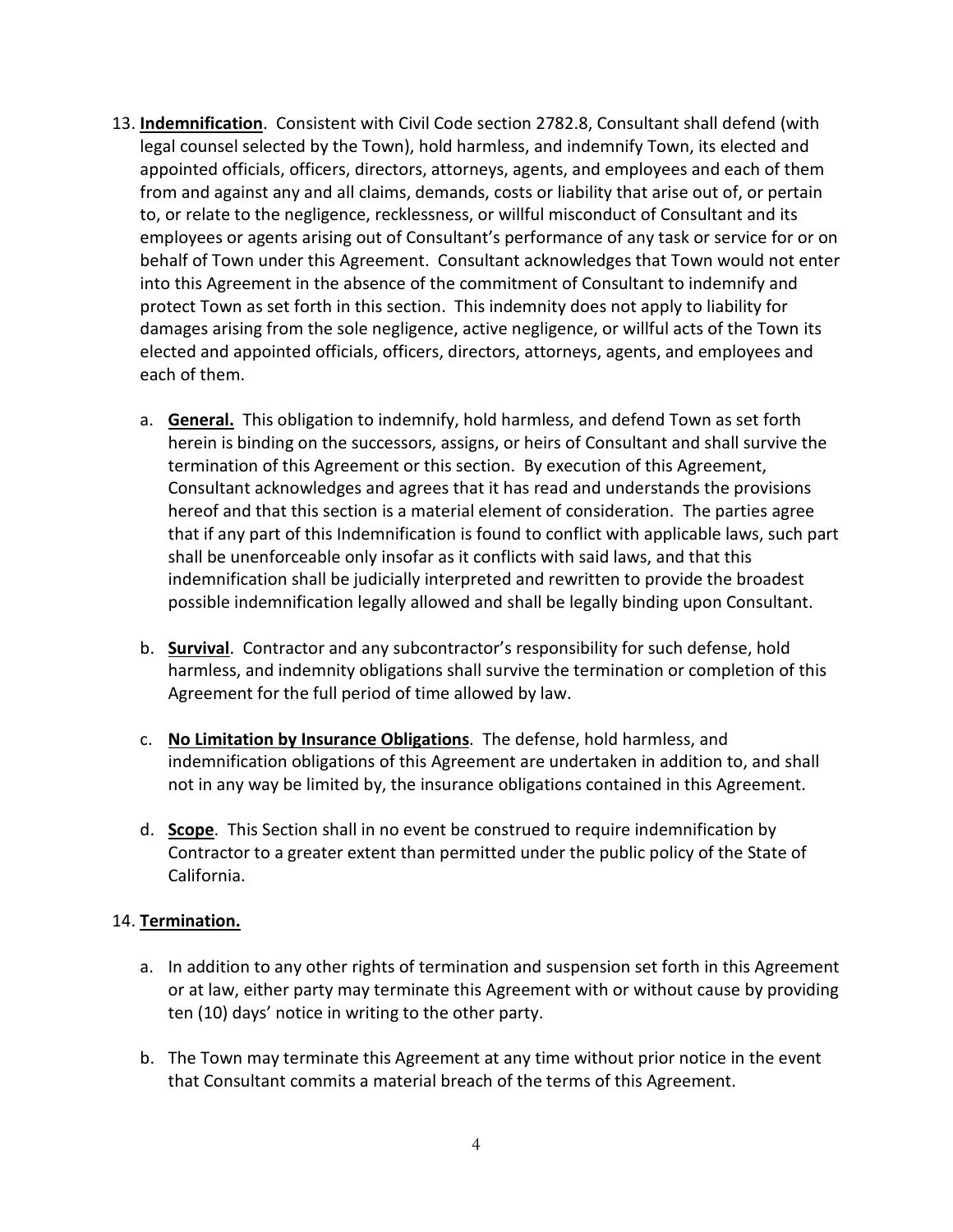- c. In the event of termination of this Agreement by Town, due to no fault or failure of performance by Consultant, Consultant shall be paid full compensation for all services performed by Consultant, in an amount to be determined as follows: For work done in accordance with the terms and provisions of this Agreement, Consultant shall be paid an amount equal to the amount of services performed prior to the effective date of termination or cancellation; provided, in no event shall the amount of money paid under the foregoing provisions of this paragraph exceed the amount which would be paid to Consultant for the full performance of the Scope of Work under this Agreement.
- d. Upon termination, this Agreement shall become of no further force or effect and all parties shall be discharged from their duties and obligations under this Agreement. Notwithstanding, the provisions of this Agreement concerning retention of records, Town's rights to material produced, confidential information, Consultant's responsibility, indemnification, insurance, dispute resolution, litigation, and jurisdiction and severability shall survive termination of this Agreement.
- 15. **Notice.** All notices that are required either expressly or by implication to be given by one party to the other under this Agreement shall be signed for Consultant by its Responsible Principal and for Town by City Manager or, for either party, by such officer as it may, from time to time, be authorized to so act. All such notices shall be deemed to have been given if delivered personally or if enclosed in a properly addressed envelope and deposited in a United States Post Office for delivery by registered or certified mail or overnight express carrier. Unless and until formally notified otherwise, all notices shall be addressed to the parties at their addresses as follows:

Consultant shall address notices to: Town Clerk Town of Atherton 91 Ashfield Road Atherton, CA 94027

Town shall address notices to: Name Title Company Address: City, State, Zip Code Phone: Email:

16. **Prevailing Wages.** In accordance with the provisions of section 1770 *et seq.* of the California Labor Code, the Director of Industrial Relations of the State of California has determined the general prevailing rate of wages applicable to the work to be done. Consultant will be required to pay all persons employed on the project by the Consultant's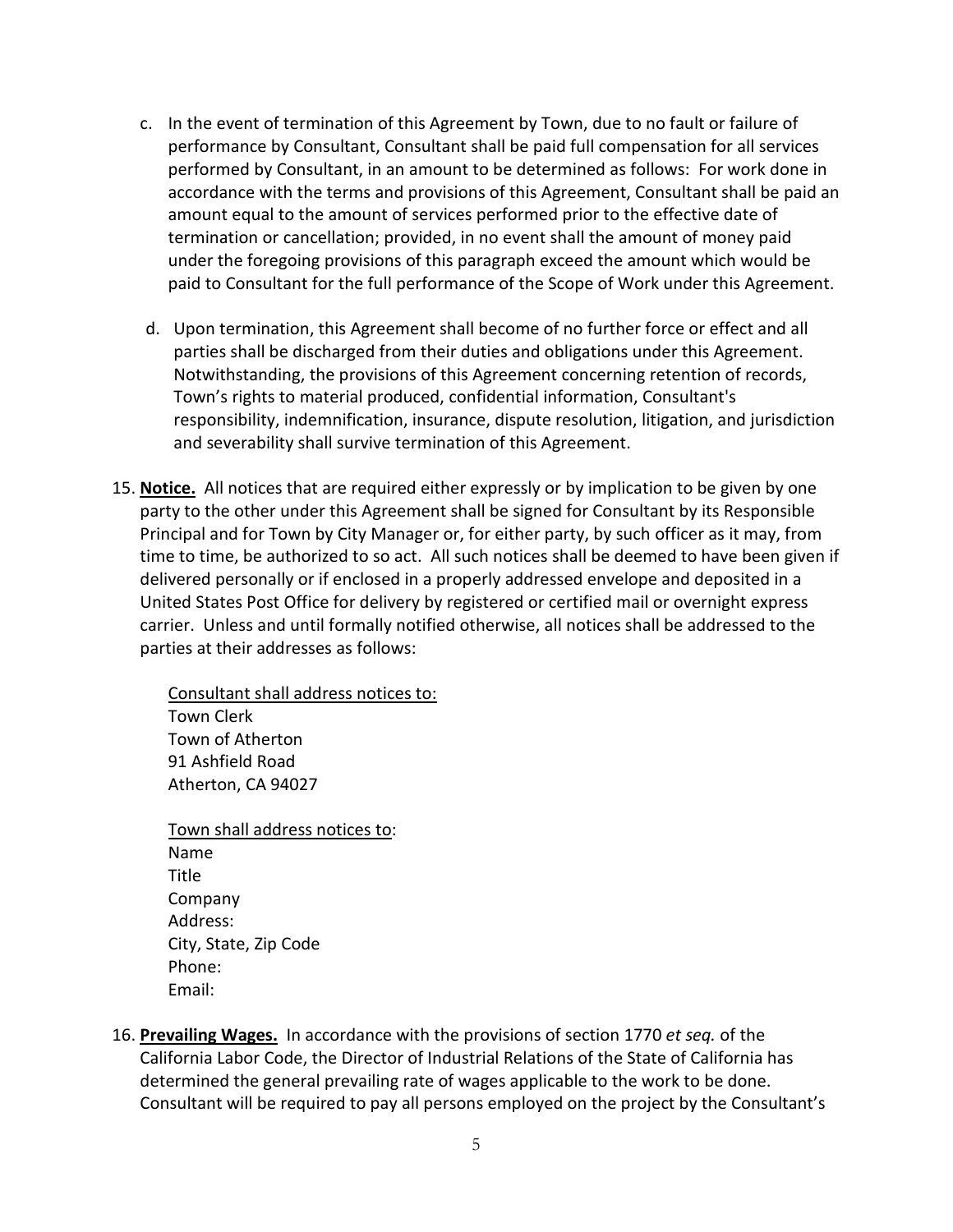sums not less than the sums set forth in the documents entitled "General Prevailing Wage Determination made by the Director of Industrial Relations pursuant to California Labor Code, part 7, Chapter 1, Article 2, sections 1770, 1773, 1773.1." These documents may be obtained from the State of California.

## 17. **Compliance with Laws.**

- a. In General. Consultant shall observe and comply with all laws, policies, general rules and regulations established by Town and shall comply with the common law and all laws, ordinances, codes and regulations of governmental agencies, (including federal, state, municipal and local governing bodies) applicable to the performance of the Scope of Work hereunder, including, but not limited to, all provisions of the Occupational Safety and Health Act of 1979 as amended.
- b. Labor Laws: Consultant shall comply with and adhere to all applicable labor laws, including, but not limited to, alien labor, prevailing wages, etc. Consultant shall comply with all applicable provisions of the California Labor Code.
- c. Drug-free Workplace. Consultant's employees and sub-consultants or subcontractors shall comply with the Town's policy of maintaining a drug-free workplace. Neither Consultant nor Consultant 's employees and/or subcontractors shall unlawfully manufacture, distribute, dispense, possess or use controlled substances, as defined in 21 U.S. Code section 812, including marijuana, heroin, cocaine, and amphetamines, at any facility, premises or worksite used in any manner in connection with performing services pursuant to this Agreement. If Consultant or any employee or sub-consultant or subcontractor is convicted or pleads *nolo contendere* to a criminal drug statute violation occurring at such a facility, premises, or worksite, the Consultant shall notify the Town within five (5) days.
- d. Discrimination Prohibited. During the performance of this Agreement, Consultant and its sub-consultants or subcontractors shall not unlawfully discriminate, harass or allow harassment, against any employee or applicant for employment because of sex, sexual orientation, race, color, religious creed, marital status, denial of family and medical care leave, ancestry, national origin, medical condition (cancer/genetic characteristics), age (40 and above), disability (mental and physical) including HIV and AIDS, denial of pregnancy disability leave or reasonable accommodation. Consultant and subcontractors shall ensure that the evaluation and treatment of their employees and applicants for employment are free from such discrimination and harassment. Consultant and subcontractors shall comply with the provisions of the Fair Employment and Housing Act (Gov. Code, §12900 *et seq*.) and the applicable regulations promulgated thereunder (Cal. Code Regs, tit. 2, §7285.0 *et seq*.). The applicable regulations of the Fair Employment and Housing Commission implementing Government Code, §12990 (a)–(f), are incorporated into this Agreement by reference and made a part hereof as if set forth in full (Cal. Code Regs, tit. 2, §7285.0 *et seq*.).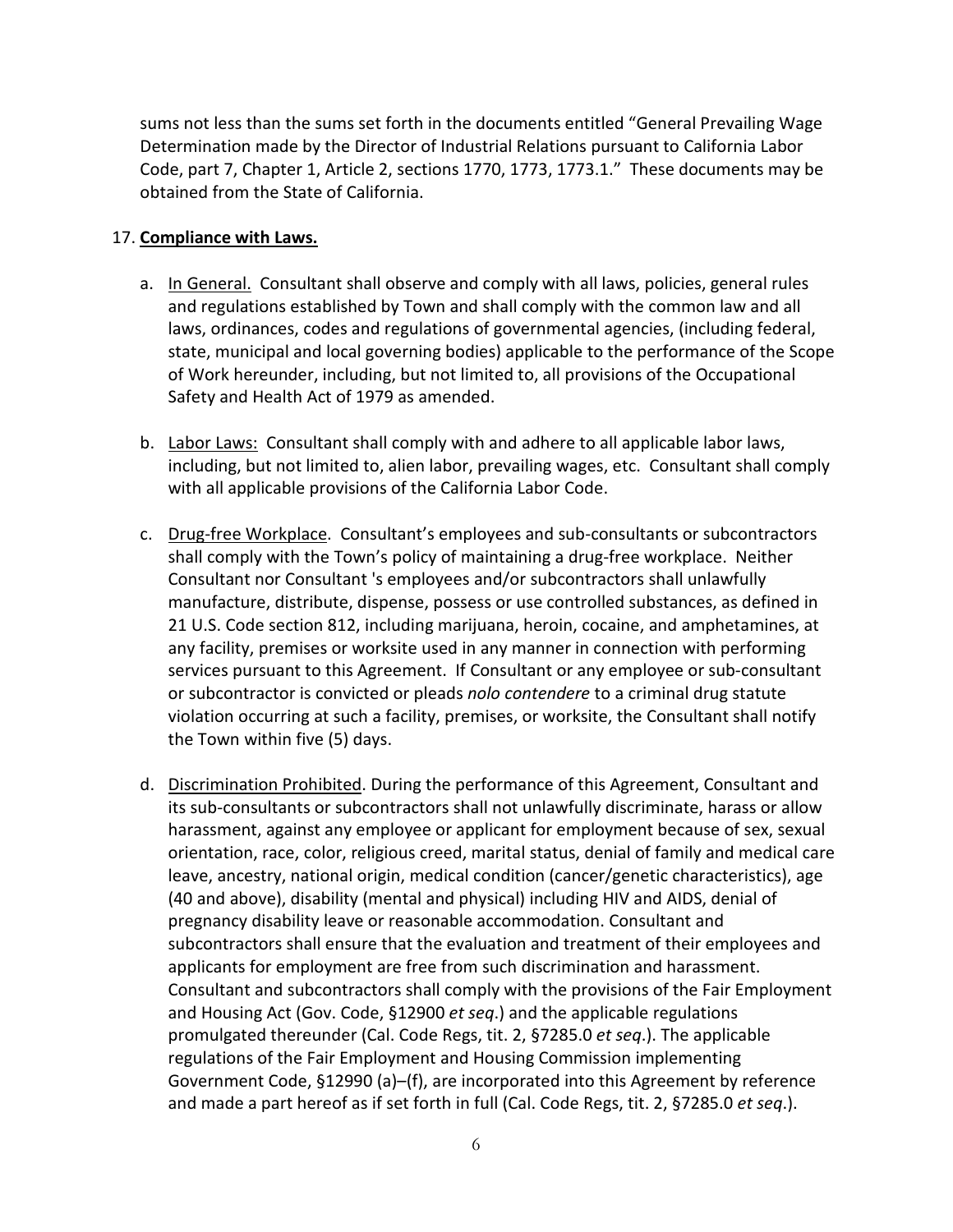Consultant and its sub-consultants or subcontractors shall give written notice of their obligations under this clause to labor organizations with which they have a collective bargaining or other agreement.

- e. Harassment Prohibited. Consultant and Consultant's employees and sub-consultants or subcontractors shall comply with the Town's Workplace Harassment and Discrimination Policy.
- f. Illness and Injury Prevention Program (IIPP). Consultant shall provide the Town with a copy of their IIPP to show compliance with CalOSHA.
- g. Licenses and Permits. Consultant represents and warrants to Town that it has all licenses, permits, qualifications and approvals of whatsoever nature which are legally required for Consultant to practice its profession. Consultant represents and warrants to Town that Consultant shall, at its sole cost and expense, keep in effect at all times during the term of this Agreement any licenses, permits, and approvals which are legally required for Consultant to practice its profession.
- 18. **Facilities and Equipment:** Except as set forth in Exhibit D ("Facilities and Equipment"), Consultant shall, at its sole cost and expense, furnish all facilities and equipment, which may be required for completing the Scope of Work pursuant to this Agreement. Town shall furnish to Consultant only the facilities and equipment listed in Exhibit D according to the terms and conditions set forth in Exhibit D.

## 19. **Special Conditions.** None

- 20. **Exhibits.** All exhibits referred to in this Agreement are attached and incorporated by this reference.
- 21. **Benefits and Taxes.** Consultant shall not have any claim under this Agreement or otherwise against Town for seniority, vacation time, vacation pay, sick leave, personal time off, overtime, health insurance, medical care, hospital care, insurance benefits, social security, disability, unemployment, workers compensation or employee benefits of any kind. Consultant shall be solely liable for and obligated to pay directly all applicable taxes, including, but not limited to, federal and state income taxes, for which Consultant shall indemnify and hold Town harmless from any and all liability that Town may incur because of Consultant's failure to pay such taxes. Town shall have no obligation whatsoever to pay or withhold any taxes on behalf of Consultant.
- 22. **Dispute Resolution.** Should any dispute arise concerning any provisions of this Agreement, or the parties' rights and obligations hereunder, the parties shall meet and confer in an attempt to resolve the dispute. Prior to commencing any legal action, the complaining party shall provide to the other party thirty (30) days' written notice of the intent to take such action; provided that such notice shall not be required where a delay in commencing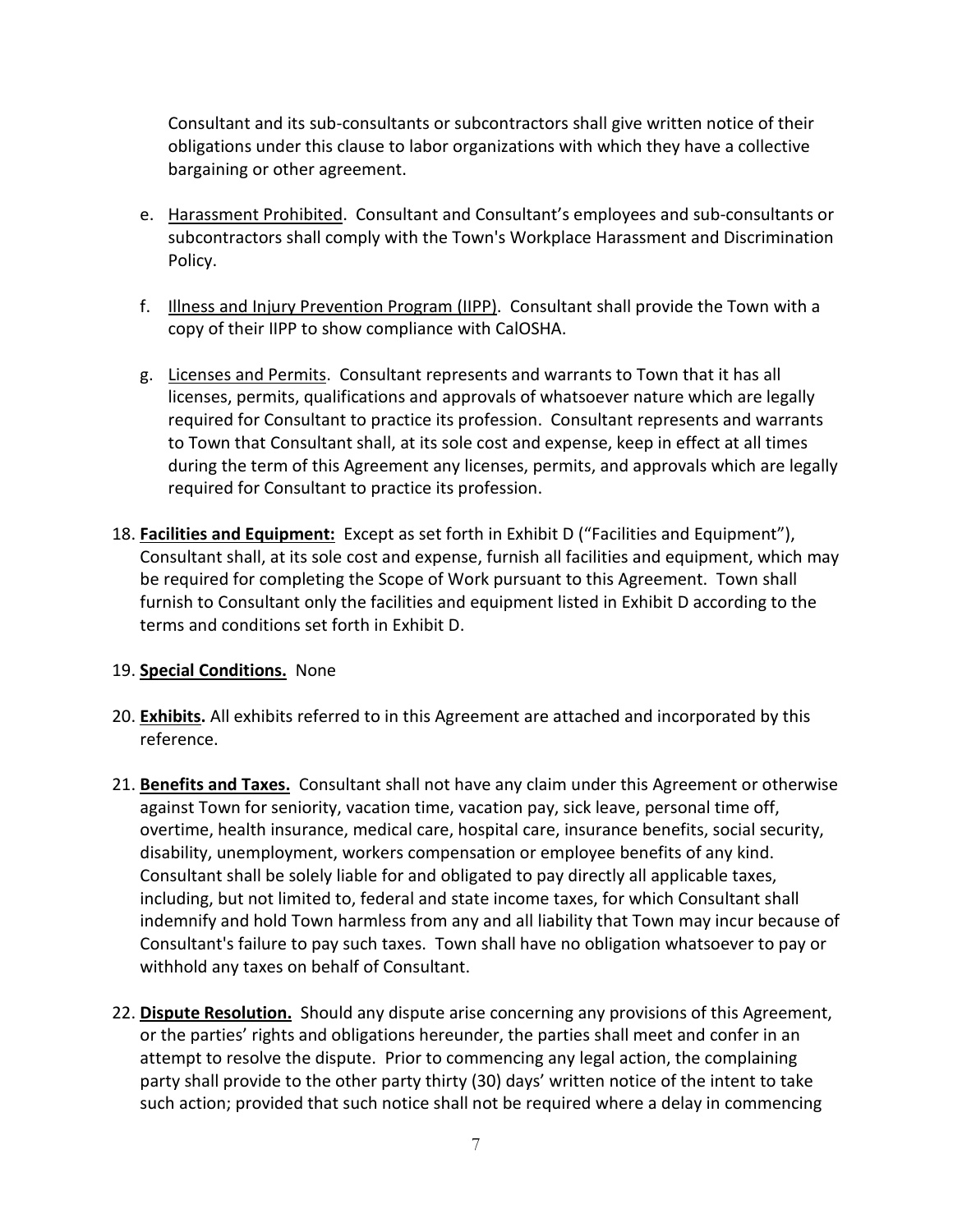an action would prejudice the interests of the party that intends to file suit. During the thirty (30) day notice period, the parties shall meet and confer in an attempt to resolve the dispute. Except as specifically provided, nothing herein in intended to waive or abridge any right or remedy that either party may have.

## 23. **Default and Remedies.**

- a. Events of Default. Each of the following shall constitute an event of default hereunder:
	- i. Failure to perform any obligation under this Agreement and failure to cure such breach immediately upon receiving notice of such breach, if the breach is such that the Town determines the health, welfare, or safety of the public is immediately endangered; or
	- ii. Failure to perform any obligation under this Agreement and failure to cure such breach within fifteen (15) days of receiving notice of such breach, if the breach is such that the Town determines that the health, welfare, or safety of the public is not immediately endangered, provided that if the nature of the breach is such that the Town determines it will reasonably require more than fifteen (15) days to cure, Consultant shall not be in default if Consultant promptly commences the cure and diligently proceeds to completion of the cure.
- b. Remedies upon Default. Upon any Consultant default, Town shall have the right to immediately suspend or terminate the Agreement, seek specific performance, contract with another party to perform this Agreement and/or seek damages including incidental, consequential and/or special damages to the full extent allowed by law.
- 24. **Attorneys' Fees.** In the event any legal action is commenced to enforce this Agreement, the prevailing party is entitled to reasonable attorney's fees, costs, and expenses incurred.

## 25. **Documents and Records.**

- a. Property of Town. All reports, data, maps, models, charts, studies, surveys, photographs, memoranda or other written documents or materials prepared by Consultant pursuant to this Agreement shall become the property of Town upon completion of the work to be performed hereunder or upon termination of this Agreement.
- b. Retention of Records. Until the expiration of five (5) years after the furnishing of any services pursuant to this Agreement, Consultant shall retain and, upon written request by Town, make available to the Town or any party designated by the Town this Agreement, and such books, documents and records of Consultant and subcontractor that are necessary or convenient for audit purposes to certify the nature and extent of the reasonable cost of services to Town.
- c. Professional Seal. Where applicable in the determination of the contract administrator,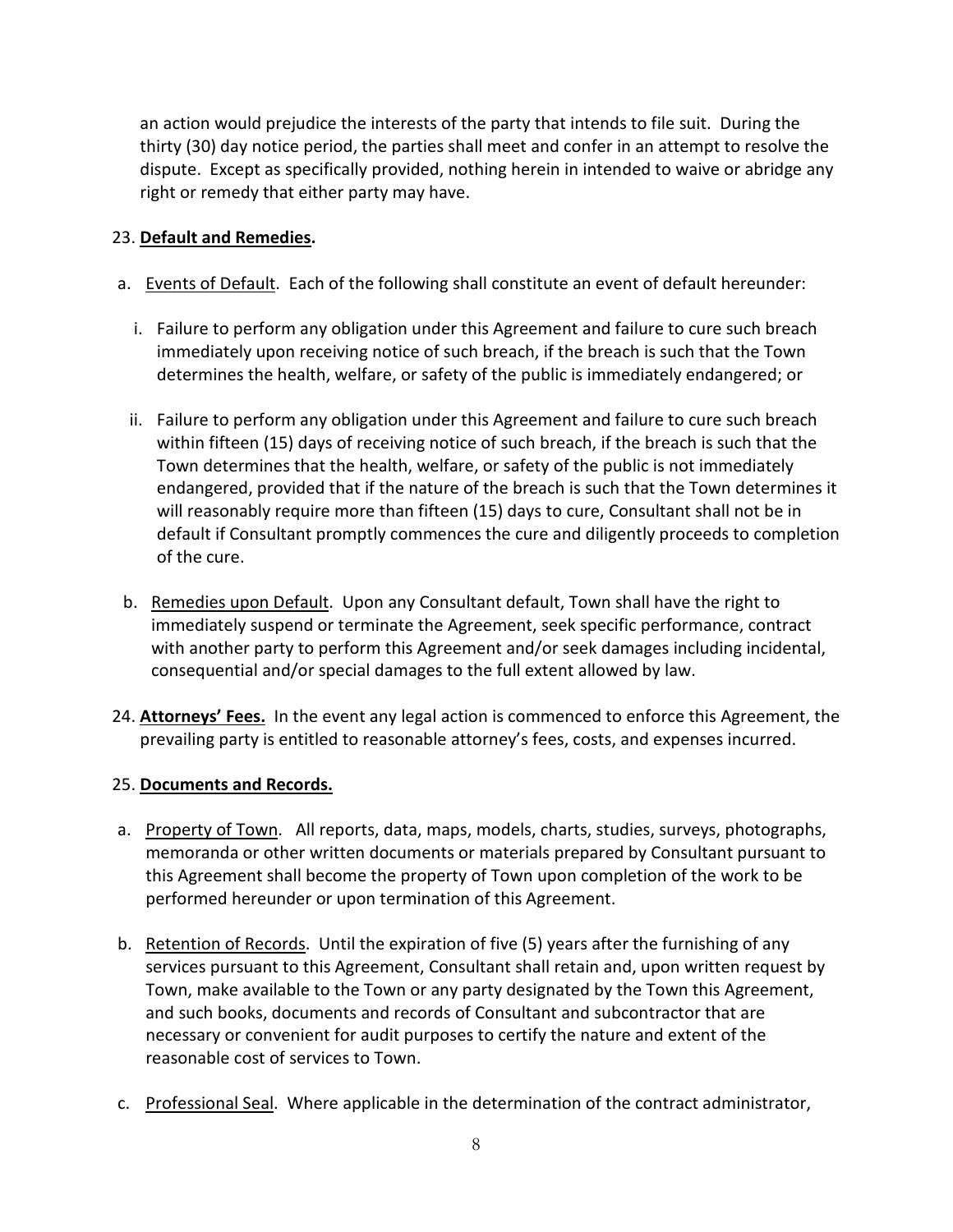the first page of a technical report, first page of design specifications, and each page of construction drawings shall be stamped/sealed and signed by the licensed professional responsible for the report/design preparation. The stamp/seal shall be in a block entitled "Seal and Signature of Registered Professional with report/design responsibility"

- 26. **Inspection of Books and Records.** During regular office hours, each of the parties hereto and their duly authorized representatives shall have the right to inspect and make copies of any books, records, or reports of the other party pertaining to this Agreement or matters related hereto. Each of the parties hereto shall maintain and make available for such inspection accurate records of all of its costs, disbursements and receipts with respect to its activities under this Agreement.
- 27. **Confidential Information.** Consultant shall hold any confidential information received from Town in the course of performing this Agreement in trust and confidence and will not reveal such confidential information to any person or entity, either during the term of the Agreement or at any time thereafter. Upon expiration of this Agreement, or termination as provided herein, Consultant shall return materials which contain any confidential information to Town. Consultant may keep one copy for its confidential file. For purposes of this section, confidential information is defined as all information disclosed to Consultant which relates to Town's past, present, and future activities, as well as activities under this Agreement, which information is not otherwise of public record under California law.
- 28. **Successors and Assigns.** This Agreement and all of its provisions shall apply to and bind the successors and assigns of the parties hereto.
- 29. **Waiver.** Any waiver at any time by either party hereto of its rights with respect to a default or any other matter arising in connection with this Agreement shall not be deemed to be a waiver with respect to any other default or matter.
- 30. **Modifications.** This Agreement may not be modified orally or in any manner other than by an agreement in writing signed by both parties.
- 31. **Agreement Interpretation.** Each party to this Agreement has had an opportunity to review the Agreement, confer with legal counsel regarding the meaning of the Agreement, and negotiate revisions to the Agreement. Accordingly, neither party shall rely upon Civil Code section 1654 in order to interpret any uncertainty in the meaning of the Agreement.
- 32. **Entire Agreement.** This Agreement, including all documents incorporated herein by reference, comprises the entire integrated understanding between the parties concerning the subject matter described herein.
- 33. **Jurisdiction and Severability.** This Agreement shall be governed and construed in accordance with California law. The venue for any legal action in State court filed by a party to this Agreement for the purpose of interpreting or enforcing any provision of this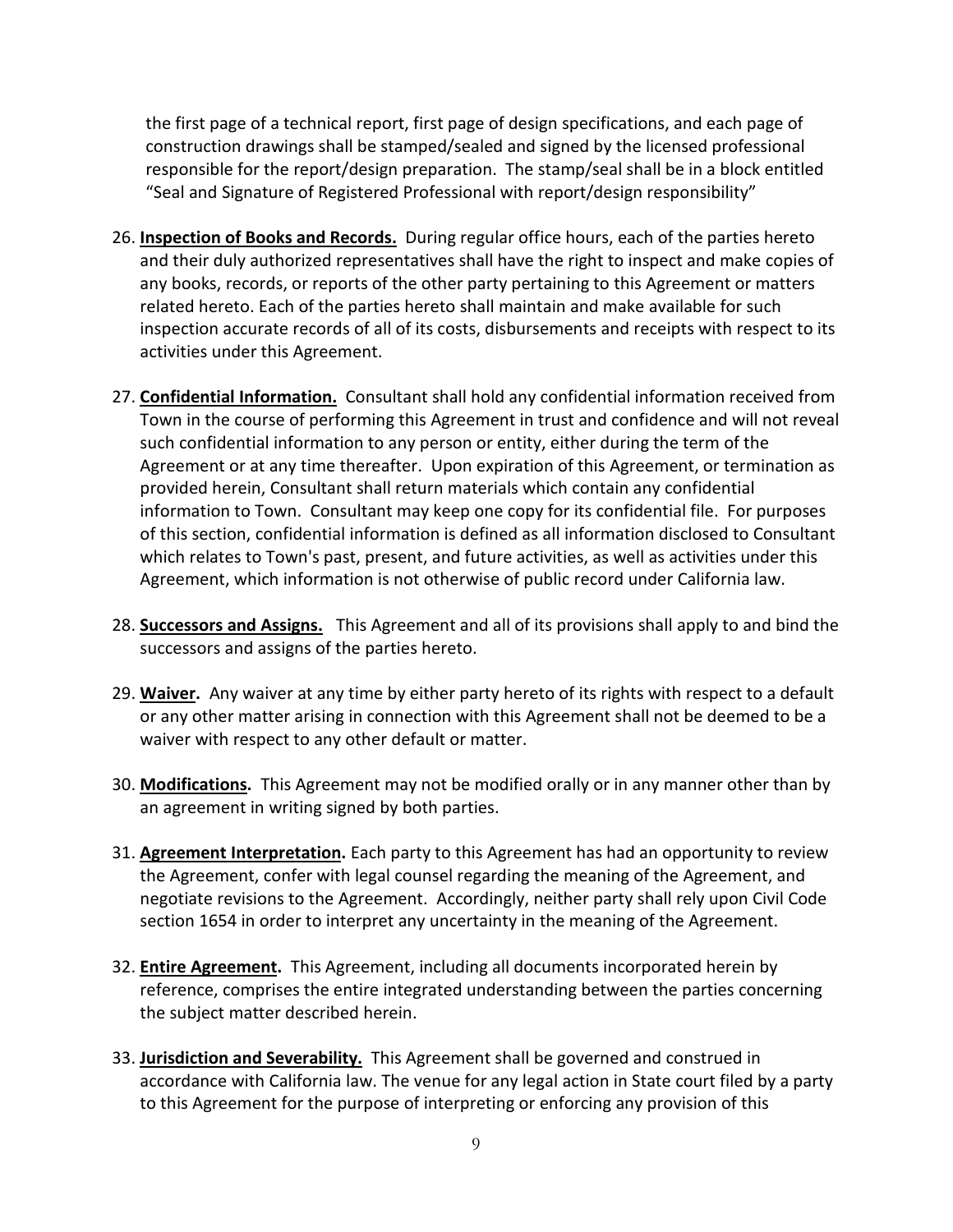Agreement shall be in the Superior Court of California, County of San Mateo. The venue for any legal action in Federal court filed by a party to this Agreement for the purpose of interpreting or enforcing any provision of this Agreement within the jurisdiction of the Federal courts shall be the Northern District of California. The appropriate venue for arbitration, mediation or similar legal proceeding under this Agreement shall be in San Mateo County, California; however nothing in this Agreement section shall obligate a party to submit to arbitration any dispute arising under this Agreement. If any term or provision of this Agreement shall, to any extent, be held invalid or unenforceable, the remainder of this Agreement shall not be affected.

34. **Signatures.** The individuals executing this Agreement represent and warrant that they have the right, power, legal capacity, and authority to enter into and to execute this Agreement on behalf of the respective legal entities of Consultant and Town.

IN WITNESS WHEREOF, Town of Atherton and Consultant do hereby agree to the full performance of the terms set forth herein.

#### **CONSULTANT**

| BY:    |  |  |
|--------|--|--|
| NAME:  |  |  |
| TITLE: |  |  |
| DATE:  |  |  |

| <b>TOWN OF ATHERTON</b> |                                |  |  |
|-------------------------|--------------------------------|--|--|
| BY:                     |                                |  |  |
|                         | George Rodericks, City Manager |  |  |
| DATE:                   |                                |  |  |
|                         |                                |  |  |

**APPROVED AS TO FORM:**

BY: William Conners, City Attorney DATE: \_\_\_\_\_\_\_\_\_\_\_\_\_\_\_\_\_\_\_\_\_

## **ATTEST:**

 $BY:$  Theresa N. DellaSanta, City Clerk DATE: \_\_\_\_\_\_\_\_\_\_\_\_\_\_\_\_\_\_\_\_\_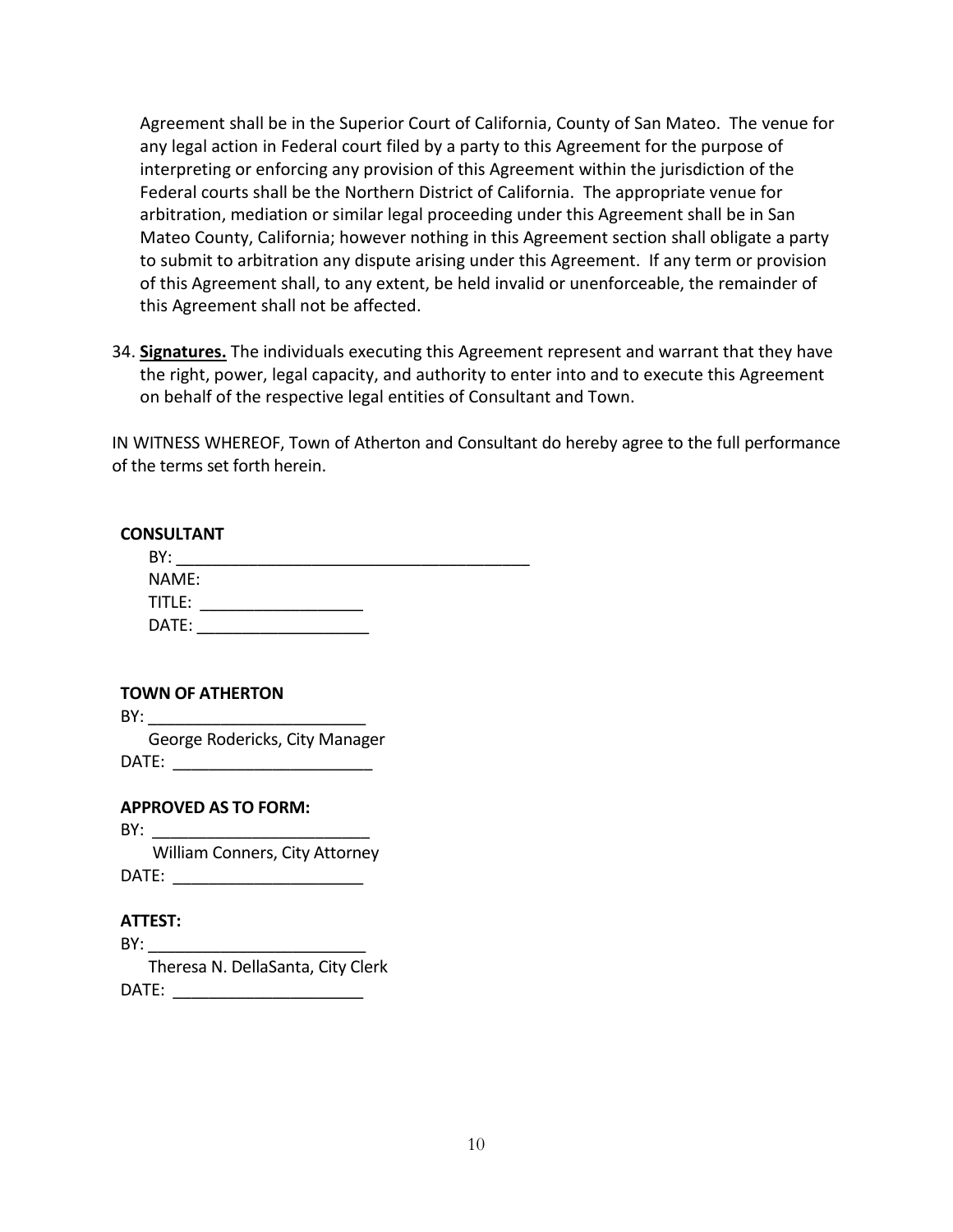**Attachments: Exhibit A – Scope of Work Exhibit B – Payment and Schedule of Payments Exhibit C – Insurance Requirements Exhibit D – Facilities and Equipment**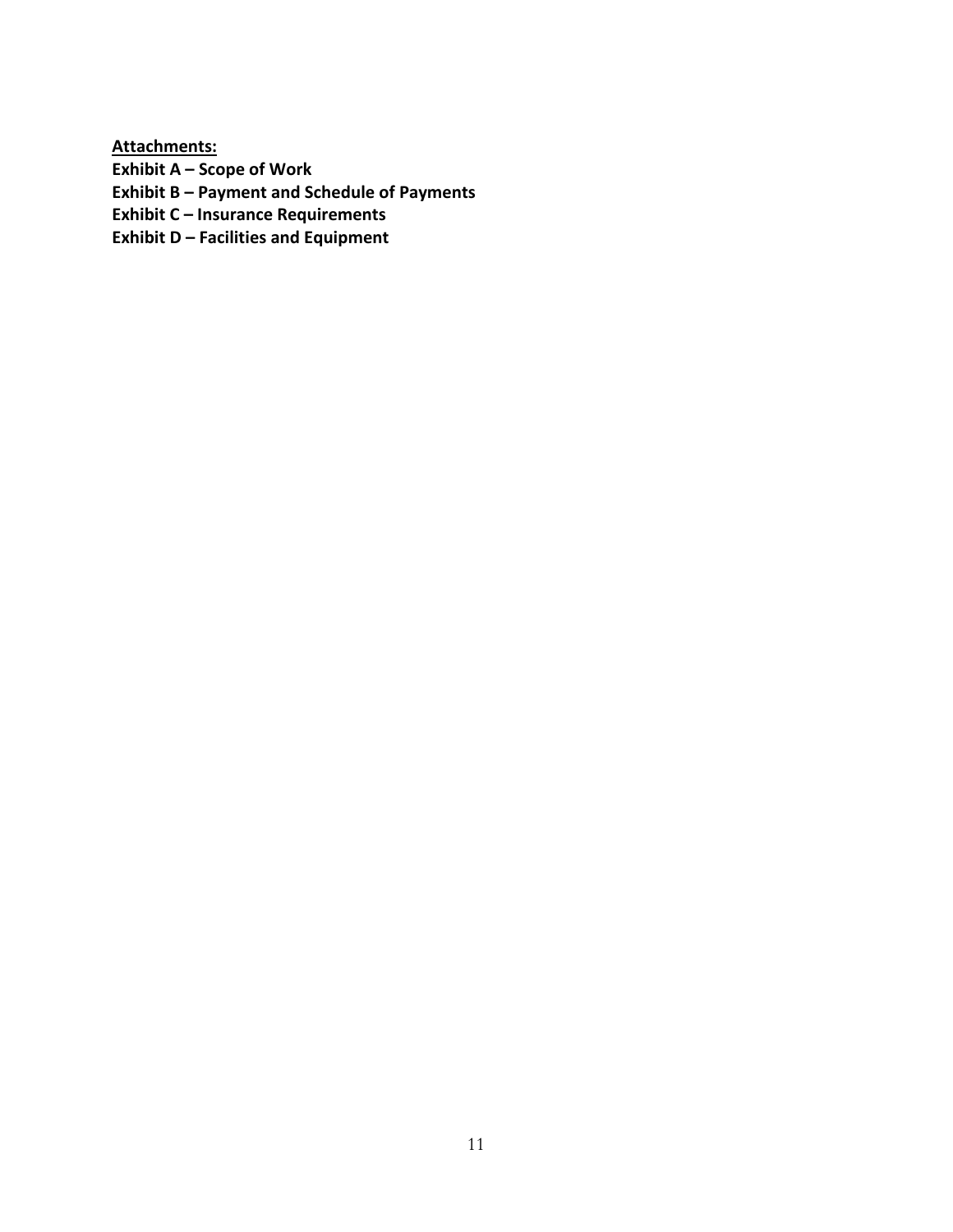## **EXHIBIT A SCOPE OF WORK**

Per this agreement, Consultant will provide the following scope of services.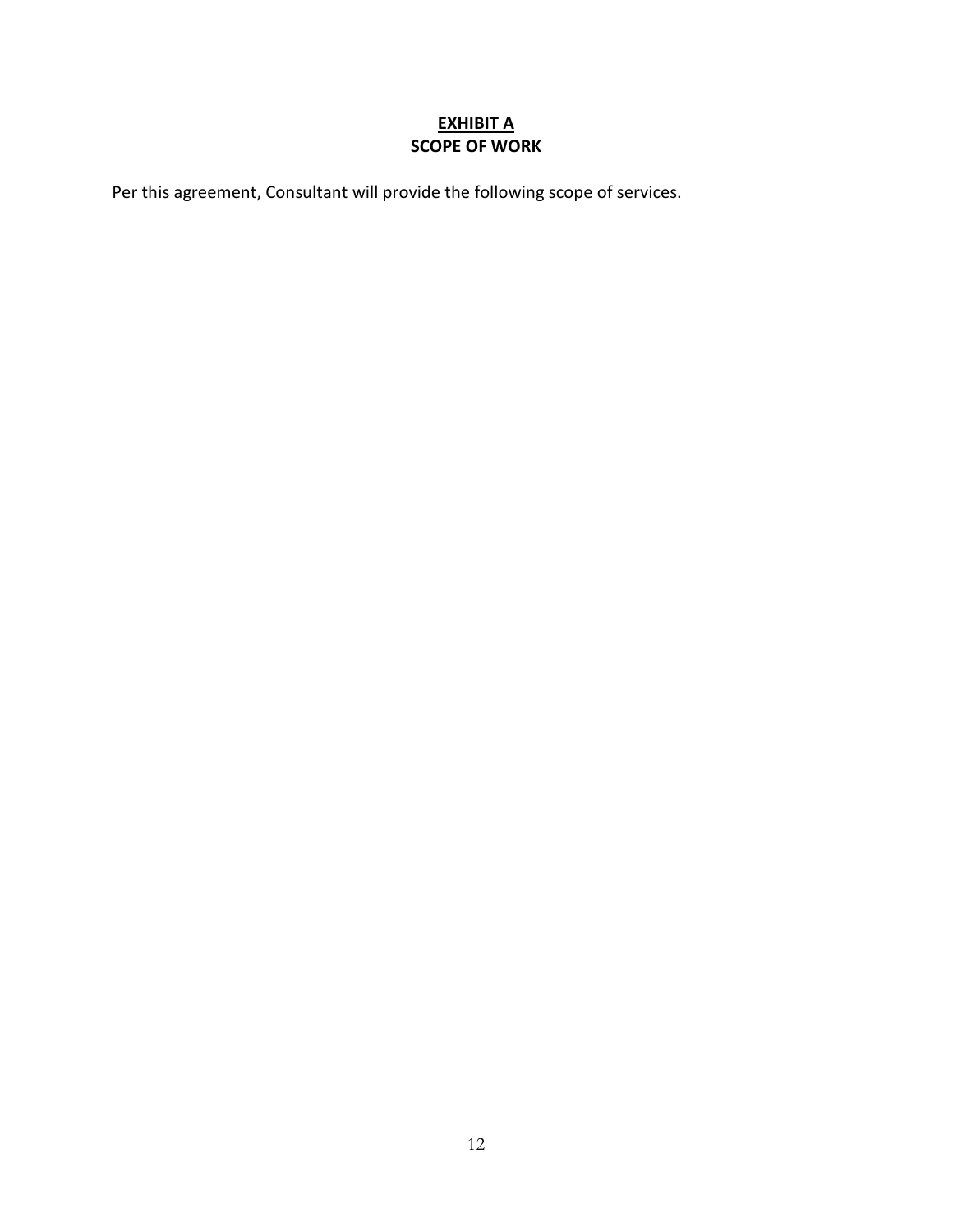## **EXHIBIT B PAYMENT AND SCHEDULE OF PAYMENTS**

## **1. TOTAL COMPENSATION**

|                          | Town shall compensate Consultant for the satisfactory performance of the work described in |     |  |     |        |      |        |    |
|--------------------------|--------------------------------------------------------------------------------------------|-----|--|-----|--------|------|--------|----|
| this                     | Agreement                                                                                  | tor |  | not | exceed | tee. | amount | of |
| (SXXXXXX) for all Tasks. |                                                                                            |     |  |     |        |      |        |    |

- **2.** Consultant shall submit an itemized statement to Town on a Town approved form for its services performed, which shall include documentation setting forth in detail a description of the services rendered, and the hours of service, if appropriate. Town shall compensate Consultant the amount of such billing within thirty (30) days receipt of same.
- **3.** There shall be no right to reimbursement of expenses incurred by Consultant except as specified in Exhibit A to this Agreement.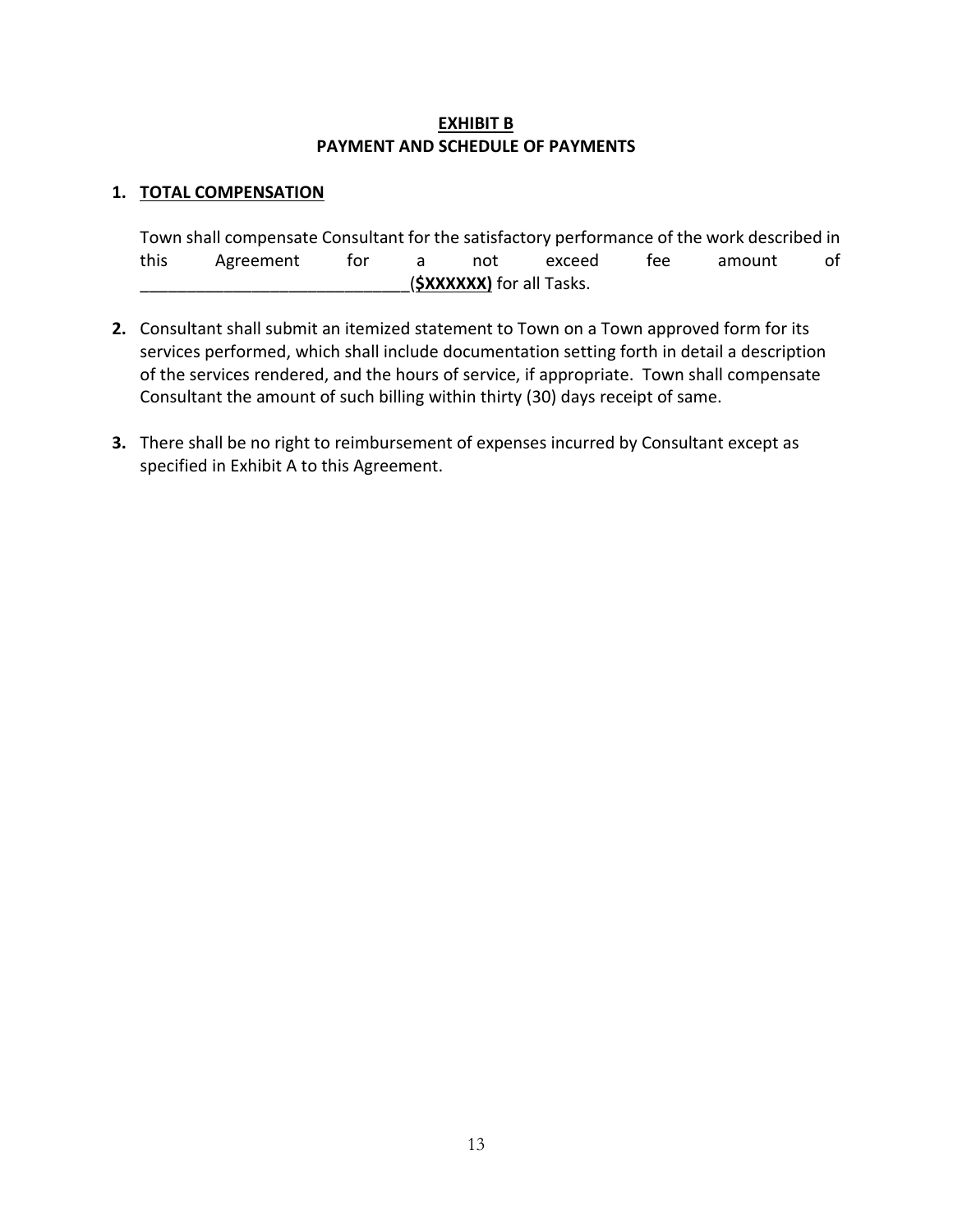## **EXHIBIT C INSURANCE REQUIREMENTS**

CONSULTANT shall procure and maintain for the duration of the contract and three years thereafter insurance against claims for injuries to persons or damages to property which may arise from or in connection with the performance of the work hereunder and the results of that work by the CONSULTANT, its agents, representatives, employees or subcontractors.

## **MINIMUM SCOPE OF INSURANCE**

Coverage shall be at least as broad as:

- 1. **Commercial General Liability (CGL):** Insurance Services Office (ISO) Form CG 0001 12 07 covering CGL on an "occurrence" basis, including products-completed operations, personal & advertising injury, with limits no less than **\$2,000,000** per occurrence. If a general aggregate limit applies, either the general aggregate limit shall apply separately to this project/location or the general aggregate limit shall be twice the required occurrence limit.
- **2 Automobile Liability:** ISO Form Number CA 00 01 covering any auto (Code 1), or if CONSULTANT has no owned autos, hired, (Code 8) and non-owned autos (Code 9), with limit no less than **\$1,000,000** per accident for bodily injury and property damage.
- **3 Workers' Compensation:** as required by the State of California, with Statutory Limits, and Employer's Liability Insurance with limit of no less than \$1,000,000 per accident for bodily injury or disease. Professional Liability (Errors and Omissions): insurance appropriate to the CONSULTANT's profession, with limit no less than \$1,000,000 per occurrence or claim, \$2,000,000 aggregate.
- **4** If the CONSULTANT maintains higher limits than the minimums shown above, the TOWN requires and shall be entitled to coverage for the higher limits maintained by the CONSULTANT.

## **Other Insurance Provisions**

The insurance policies are to contain, or be endorsed to contain, the following provisions: *Additional Insured Status*

## **The TOWN, it's elected and appointed officials, employees, and agents are to be covered as insured's** on all insurance policies for liability set forth above.

## *Primary Coverage*

For any claims related to this contract, the CONSULTANT's insurance coverage shall be primary insurance as respects the TOWN, its elected and appointed officials, employees, and agents. Any insurance or self-insurance maintained by the TOWN, its elected and appointed officials,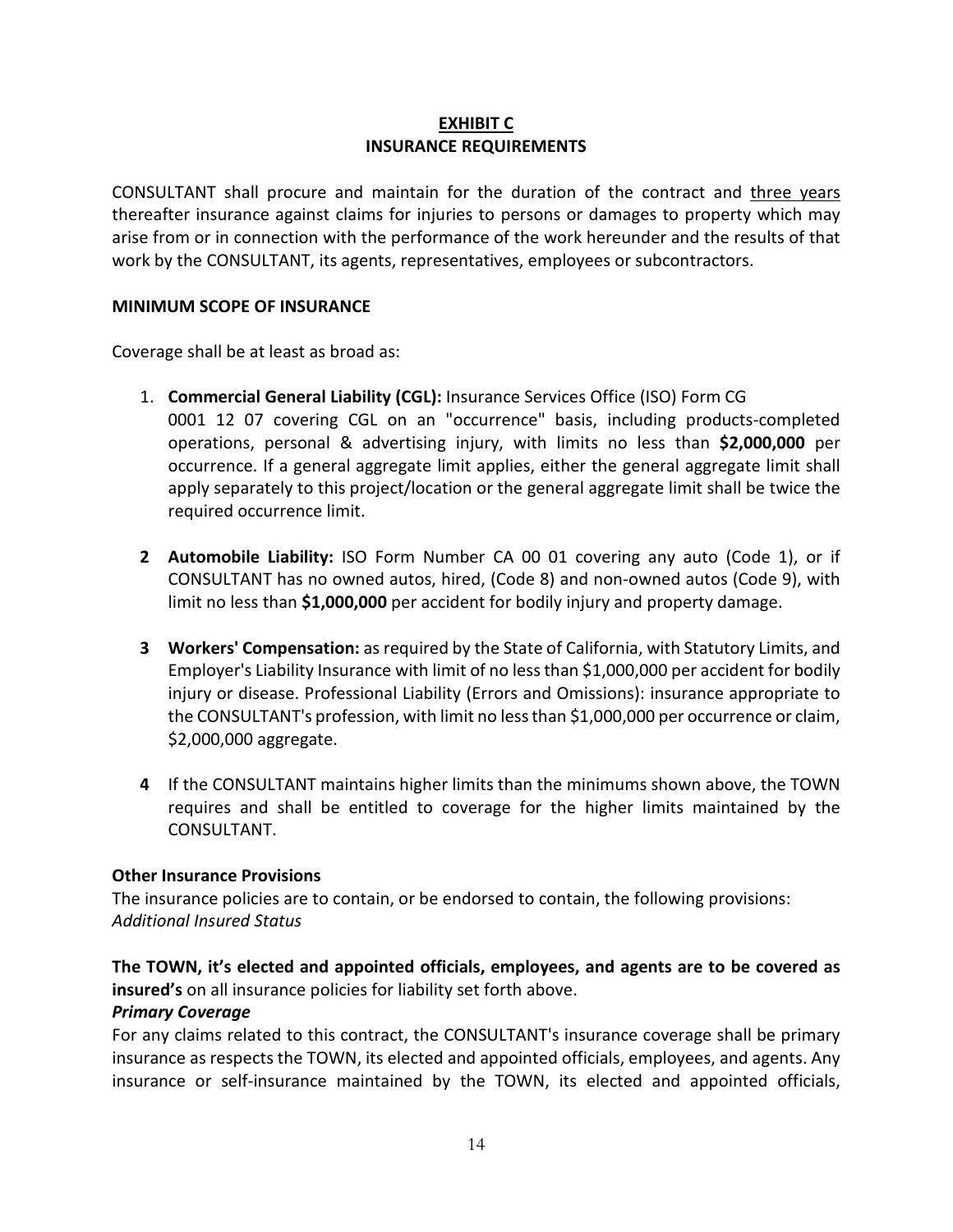employees, or agents shall be excess of the CONSULTANT's insurance and shall not contribute with it.

## *Notice of Cancellation*

Each insurance policy required above shall provide that coverage shall not be canceled, except after thirty (30) days' prior written notice (10 days for non-payment) has been given to the TOWN.

*Acceptability of Insurers: Insurance is to be placed with insurers with a current A.M. Best's rating of no less than A: VII, unless otherwise acceptable to the TOWN.*

*Claims Made Policies (note* - *should be applicable only to professional liability, see below)* If any of the required policies provide claims-made coverage:

1. The Retroactive Date must be shown, and must be before the date of the contract or the beginning of contract work.

2. Insurance must be maintained and evidence of insurance must be provided *for at least three (3) years after completion of the contract of work.*

3. If coverage is canceled or non-renewed, and not replaced *with another claims made policy form with a Retroactive Date prior to* the contract effective date, the CONSULTANT must purchase "extended reporting" coverage for a minimum of *three*

*(3) three* years after completion of work.

## *Verification of Coverage*

CONSULTANT shall furnish the TOWN with original ce1tificates and amendatory endorsements or copies of the applicable policies if requested by Town. All certificates and endorsements are to be received and approved by the TOWN before work commences. However, failure to obtain the required documents prior to the work beginning shall not waive the CONSULTANT's obligation to provide them. The TOWN reserves the right to require complete, certified copies of all required insurance policies, including endorsements required by these specifications, at any time.

## **NONASSIGNABILITY**

Both patties hereto recognize that this Agreement is for the personal services of CONSULTANT and cannot be transferred, assigned, or subcontracted by CONSULTANT without the prior written consent of TOWN. ·

## **RELIANCE UPON PROFESSIONAL SKILL OF CONSULTANT**

It is mutually understood and agreed by and between the parties hereto that CONSULTANT is skilled in the professional calling necessary to perfo1m the work agreed to be done under this Agreement and that TOWN relies upon the skill of CONSULTANT to do and perform the work in the most skillful manner, and CONSULTANT agrees to thus perform the work. The acceptance of CONSULTANT's work by TOWN does not operate as a release of CONSULTANT from said obligation.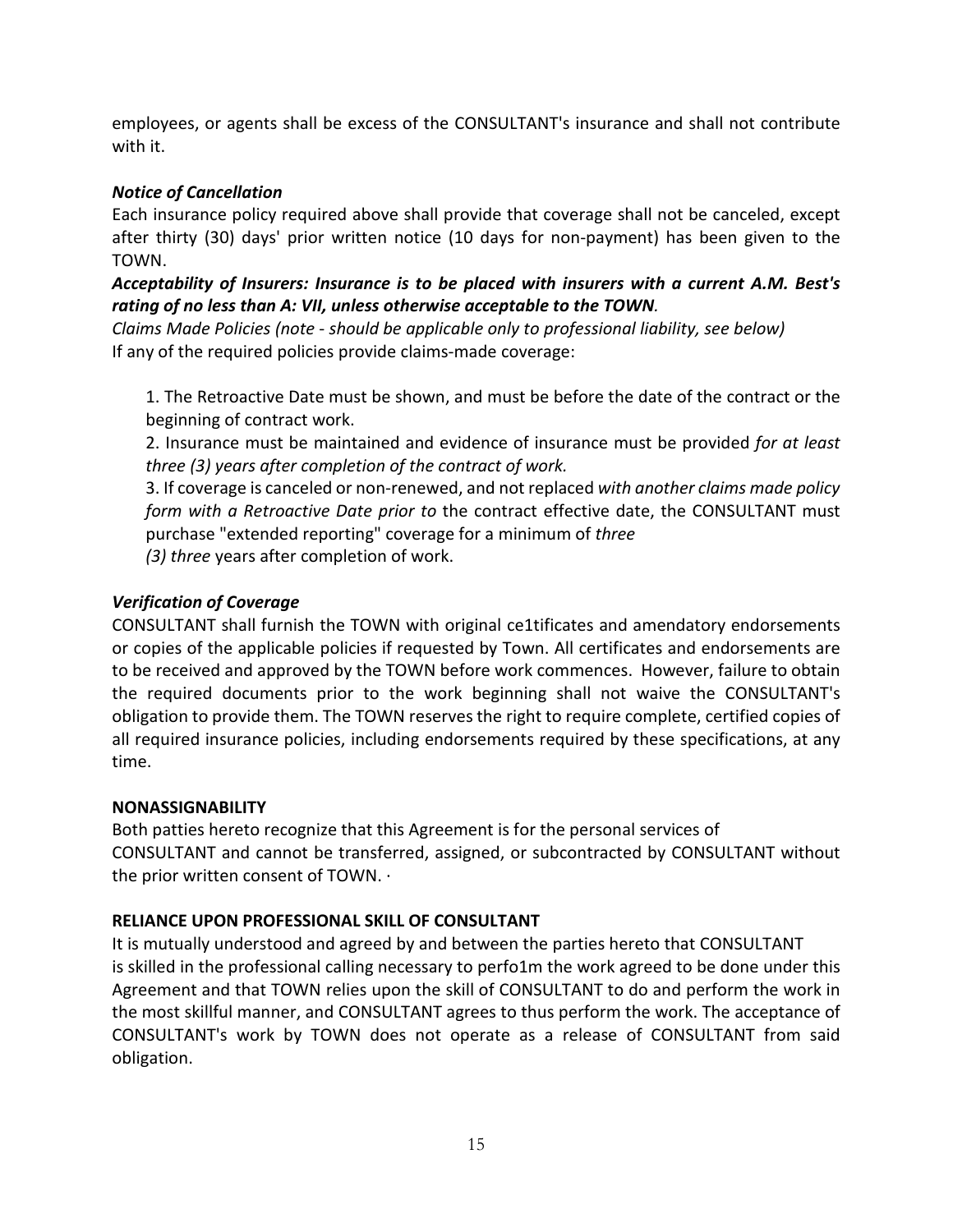#### **WAIVERS**

The waiver by either party of any breach or violation of any term, covenant, or condition of this Agreement or of any provisions of any ordinance or law shall not be deemed to be a waiver of such te1m, covenant, condition, ordinance or law or of any subsequent breach or violation of the same or of any other term, covenant, condition, ordinance or law or of any subsequent breach or violation of the same or of any other term, condition, ordinance, or law. The subsequent acceptance by either party of any fee or other money which may become due hereunder shall not be deemed to be a waiver of any preceding breach or violation by the other party of any term, covenant, or condition of this Agreement or of any applicable law or ordinance.

#### **SEVERABILITY**

If any term or portion of this Agreement is held to be invalid, illegal, or otherwise unenforceable by a court of competent jurisdiction, the remaining provisions of this Agreement shall continue in full force and effect.

#### **COSTS AND ATTORNEY FEES**

In the event of any controversy, claim, dispute, arbitration or litigation between the parties hereto (whether sounding in contract, tort or both) to enforce or interpret any of the provisions of this Agreement or any right of any party hereto, the non-prevailing party to such action agrees to pay to the prevailing party all costs and expenses, including reasonable attorney's fees, incurred therein by the prevailing party, including, without limitation, fees incurred during a hearing of any action, claim or dispute and any fees incurred regarding any petition to confirm, correct, modify or vacate any award, as a result of any appeal from a judgment entered in connection with such litigation, or to enforce said judgment. To so recover, it shall not be necessary that the prevailing party prevail in each and every one of its claims. Rather, the amount of the award of attorney's fees shall, in the court's discretion, reflect the degree to which the prevailing party or patties have prevailed in some of their claims.